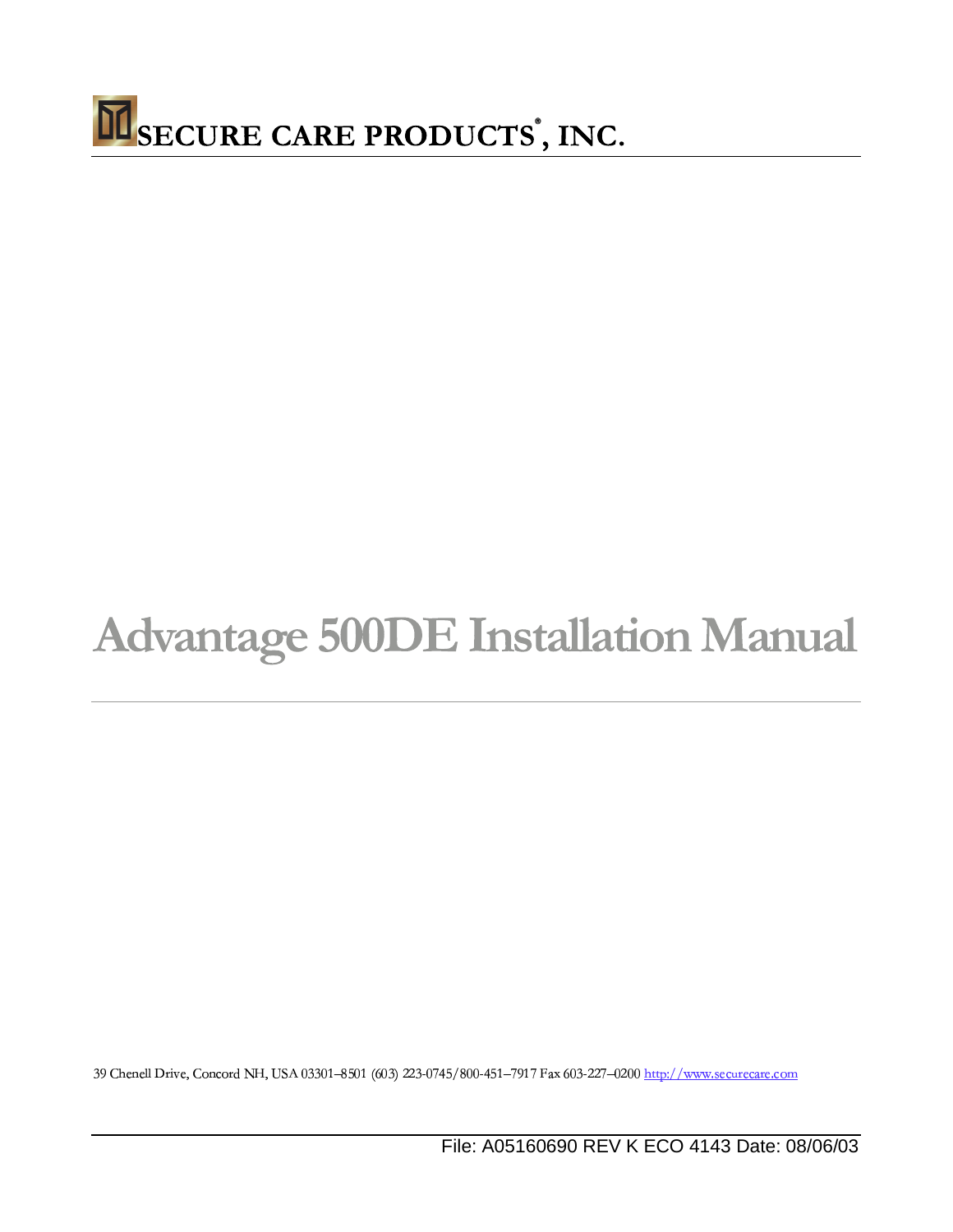# **TABLE OF CONTENTS**

| <b>IMPORTANT NOTICES</b>                                                                                     | 3  |
|--------------------------------------------------------------------------------------------------------------|----|
| <b>ADVANTAGE 500DE POWER AND</b><br><b>GROUNDING REQUIREMENTS</b>                                            | 5  |
| <b>TYPICAL SYSTEM INSTALLATION</b>                                                                           | 7  |
| <b>PANEL LAYOUT</b>                                                                                          | 8  |
| <b>NURSE STATION PANEL LAYOUT</b><br><b>CONNECTION, #203 FOUR POSITION (#204</b><br>EIGHT POSITION)          | 9  |
| <b>SOUNDER CONNECTIONS</b>                                                                                   | 9  |
| <b>MAGNETIC DOOR CONTACT</b>                                                                                 | 10 |
| <b>CONNECTING 2 SETS OF MAGNETIC</b><br><b>DOOR CONTACTS</b>                                                 | 10 |
| <b>CONNECTING A NORMALLY OPEN</b><br>PUSH-BUTTON TO THE ADVANTAGE 500DE<br><b>SYSTEM.</b> (PART # A04150900) | 11 |
| <b>REMOTE KEYPAD CONNECTION</b>                                                                              | 11 |
| <b>ELECTROMAGNETIC LOCK</b><br><b>CONNECTIONS</b>                                                            | 12 |
| А.<br>Connecting single Electromagnetic lock to<br>the Advantage 500DE panel.                                | 12 |
| Connecting multiple Electromagnetic locks<br>В.<br>to the Advantage 500DE panel.                             | 12 |
| <b>CONNECTING THE DELAYED EGRESS</b><br>SWITCH TO THE ADVANTAGE 500DE<br>SYSTEM (A41010900 LOCK ONLY)        | 13 |
| Connecting multiple Delayed Egress Switches to the<br>Advantage 500DE Panel.                                 | 13 |
| <b>CONNECTING A NORMALLY OPEN</b><br>PUSH-BUTTON TO THE ADVANTAGE 500DE<br><b>SYSTEM.</b> (PART # A04150900) | 14 |
| Advantage 500DE connection to a momentary<br>exit release device.                                            | 14 |
| <b>FIRE ALARM CONNECTIONS</b>                                                                                | 14 |

| А.<br>Connecting the panel to the Fire Alarm<br>control panel.                                                                                                                                  | 14  |
|-------------------------------------------------------------------------------------------------------------------------------------------------------------------------------------------------|-----|
| В.<br>Connecting multiple Advantage 500DE<br>panels to the Fire Alarm control panel.                                                                                                            | 15  |
| <b>ADVANTAGE 500DE PROGRAMMING</b><br><b>INSTRUCTIONS</b>                                                                                                                                       | 16  |
| <b>ADVANTAGE 500DE PROGRAMMING</b><br><b>INSTRUCTIONS (CONTINUED)</b>                                                                                                                           | 17  |
| <b>ADVANTAGE 500DE PERIMETER</b><br><b>ACCESS CONTROL</b>                                                                                                                                       | 18  |
| А.<br>To test the Escort feature.                                                                                                                                                               | 18  |
| В.<br>To test the Anti-Tailgate feature.                                                                                                                                                        | 18  |
| С.<br>To test the Remote Keypad.                                                                                                                                                                | 18  |
| D.<br>To test the Remote Push-button.                                                                                                                                                           | 18  |
| <b>ADVANTAGE 500DE DELAYED EGRESS</b><br><b>MAGNETIC LOCKING SYSTEM</b>                                                                                                                         | 19  |
| А.<br>To test the Escort Feature.                                                                                                                                                               | 19  |
| В.<br>To test the Anti-Tailgate Feature.                                                                                                                                                        | 19  |
| C.<br>To test the Delayed Egress Feature.                                                                                                                                                       | -19 |
| To test the Door Status Feature.<br>D.                                                                                                                                                          | 19  |
| Е.<br>To test the Fire Alarm Release Feature.                                                                                                                                                   | 19  |
| <b>ELECTRICAL SPECIFICATIONS</b>                                                                                                                                                                | 21  |
| <b>MOUNTING BOX</b>                                                                                                                                                                             | 21  |
| <b>GENERAL PRODUCT WARRANTY</b><br><b>STATEMENT</b><br><b>Notices</b><br>1.<br>2.<br><b>Limited Warranty</b><br>Limitations of Liability<br>3.<br>Governing Law and Arhitration<br>$\mathbf{A}$ | 22  |

- 4. Governing Law and Arbitration
- 5. Severability 6. Waiver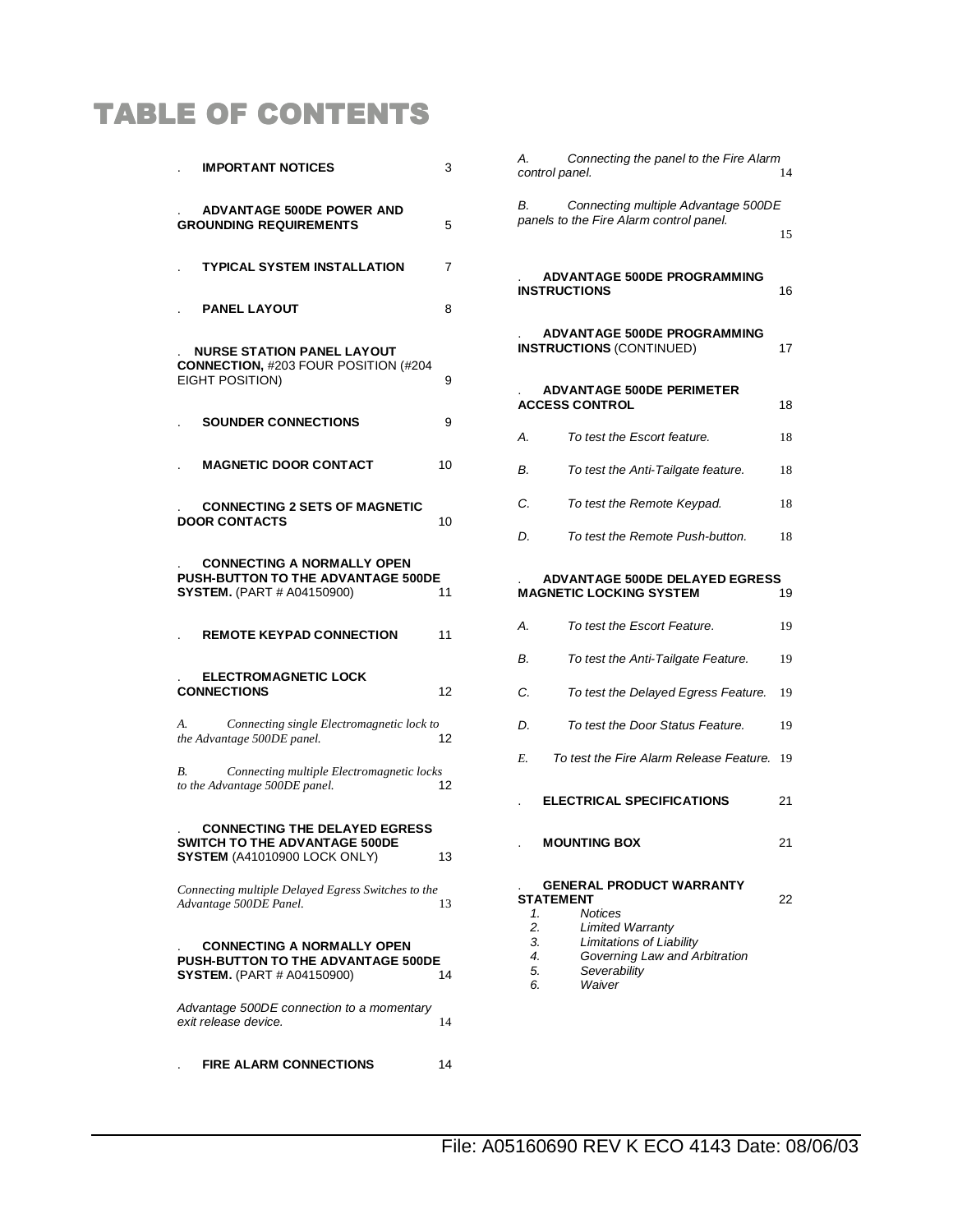**IMPORTANT NOTICES** PLEASE READ THIS MANUAL BEFORE BEGINNING THE INSTALLATION OF A SECURE CARE SYSTEM

This installation manual is provided for reference by purchasers and installers of Secure Care Products, Inc.'s ("Secure Care's") systems. This manual is not intended as a catalog of warnings for the protection of anyone or as a substitute for obtaining professional training or assistance in the design of a facility's security procedures and systems, or in the installation, set-up, testing, support, operation, maintenance, repair or use of Secure Care's systems. Nothing in this manual modifies the terms of Secure Care's General Product Warranty Statement or of any written agreement signed by Secure Care or creates further warranties or extends benefits of any sort to anyone beyond those already expressly established in Secure Care's General Product Warranty Statement and in any written contract signed by Secure Care.

#### 1. Secure Care is Not Responsible for the Locks

ALL LOCKS USED WITH SECURE CARE'S SYSTEM ARE DESIGNED, MANUFACTURED, LABELED AND DELIVERED SOLELY BY AN INDEPENDENT VENDOR OVER WHOM SECURE CARE HAS NO CONTROL AND FOR WHOSE ACTIONS OR FAILURES TO ACT SECURE CARE DISCLAIMS ALL RESPONSIBILITY. REGARDLESS OF WHETHER THE LOCKS CARRY SECURE CARE'S LOGO OR NAME OR ANY OTHER TRADEMARK, SERVICE MARK OR TRADE NAME USED OR CLAIMED BY SECURE CARE, SECURE CARE DISCLAIMS ALL WARRANTIES, EXPRESS OR IMPLIED, WITH RESPECT TO THE LOCKS AND/OR THEIR USE WITH OR OPERATION IN THE SECURE CARE SYSTEM, INCLUDING, WITHOUT LIMITATION, ALL IMPLIED WARRANTIES OF MERCHANTABILITY, FITNESS FOR A PARTICULAR PURPOSE, TITLE AND/OR NON-INFRINGEMENT. SECURE CARE ALSO DISCLAIMS ALL OBLIGATIONS WITH RESPECT TO THE LOCKS AND/OR THEIR USE WITH OR OPERATION IN THE SECURE CARE SYSTEM THAT MIGHT OTHERWISE ARISE OR BE IMPLIED FROM THE FACT THAT SUCH LOCKS CARRY SECURE CARE'S LOGO OR NAME OR ANY OTHER TRADEMARK, SERVICE MARK OR TRADE NAME USED OR CLAIMED BY SECURE CARE OR FROM THE DELIVERY OR INSTALLATION OF THE LOCKS WITH SECURE CARE SOFTWARE, PARTS AND/OR PRODUCTS OR FROM A COURSE OF DEALING OR USAGE IN TRADE. ALL RESPONSIBILITY FOR DESIGNING, MANUFACTURING, LABELING AND WARNING OF HIDDEN DEFECTS OR DANGERS IN THE LOCKS AND/OR THEIR USE WITH AND OPERATION IN THE SECURE CARE SYSTEM RESTS EXCLUSIVELY WITH THE INDEPENDENT VENDOR, AND ANY CLAIMS, COSTS, DAMAGES OR LIABILITIES ARISING FROM THE LOCKS AND/OR THEIR USE WITH OR OPERATION IN THE SECURE CARE SYSTEM SHALL BE MADE SOLELY AGAINST THE INDEPENDENT VENDOR.

#### 2. Secure Care Is Not Responsible for The Computer Hardware.

IF YOU PURCHASE COMPUTER HARDWARE THROUGH SECURE CARE AND REQUEST THAT SECURE CARE SOFTWARE BE INSTALLED AND TESTED ON THAT HARDWARE AT THE FACTORY, SECURE CARE WARRANTS ONLY THAT THE HARDWARE AND THE SOFTWARE PACKAGES WERE INSTALLED, SET-UP AND TESTED PRIOR TO SHIPMENT IN ACCORDANCE WITH ALL SECURE CARE PRODUCT MANUALS AND THAT, AT THE TIME THE HARDWARE AND THE SOFTWARE PACKAGES WERE FINALLY INSPECTED AT THE FACTORY, THEY WERE PERFORMING (SUBJECT TO SECURE CARE'S SPECIFIED TOLERANCES) IN ACCORDANCE WITH SECURE CARE'S SPECIFICATIONS. SECURE CARE WILL NOT BE RESPONSIBLE FOR ANY DEFECTS IN OR PROBLEMS CAUSED BY THE HARDWARE, ALL CLAIMS FOR WHICH MUST BE MADE TO THE HARDWARE MANUFACTURER AND/OR VENDOR. SECURE CARE DISCLAIMS ALL WARRANTIES, EXPRESS OR IMPLIED, WITH RESPECT TO THE HARDWARE AND/OR ITS USE WITH OR OPERATION IN THE SECURE CARE SYSTEM, INCLUDING, WITHOUT LIMITATION, ALL IMPLIED WARRANTIES OF MERCHANTABILITY, FITNESS FOR A PARTICULAR PURPOSE, TITLE AND/OR NON-INFRINGEMENT. SECURE CARE ALSO DISCLAIMS ALL OBLIGATIONS WITH RESPECT TO THE HARDWARE AND/OR ITS USE WITH OR OPERATION IN THE SECURE CARE SYSTEM THAT MIGHT OTHERWISE ARISE OR BE IMPLIED FROM THE FACT THAT SUCH HARDWARE CARRIES SECURE CARE'S LOGO OR NAME OR ANY OTHER TRADEMARK, SERVICE MARK OR TRADE NAME USED OR CLAIMED BY SECURE CARE OR FROM THE DELIVERY OR INSTALLATION OF THE HARDWARE WITH SECURE CARE SOFTWARE, PARTS AND/OR PRODUCTS OR FROM A COURSE OF DEALING OR USAGE IN TRADE. ALL RESPONSIBILITY FOR DESIGNING, MANUFACTURING, LABELING AND WARNING OF HIDDEN DEFECTS OR DANGERS IN THE HARDWARE AND/OR ITS USE WITH AND OPERATION IN THE SECURE CARE SYSTEM RESTS EXCLUSIVELY WITH THE HARDWARE MANUFACTURER AND/OR VENDOR, AND ANY CLAIMS, COSTS, DAMAGES OR LIABILITIES ARISING FROM THE HARDWARE AND/OR ITS USE WITH OR OPERATION IN THE SECURE CARE SYSTEM SHALL BE MADE SOLELY AGAINST THE HARDWARE MANUFACTURER AND/OR VENDOR.

#### 3. Several Factors Outside the Secure Care System Can Affect its Performance

Secure Care's software, parts and products are designed for operation in a wireless system. However, the range, performance, and predictability of any wireless system, including Secure Care's, is dependent on several factors, including, but not limited to, the following: building structure; environmental extremes (e.g., temperature, earth tremors, air pollution, etc.); the proximity of other wireless devices; the presence of variable speed products; sources of Radio Frequency Interference (RFI); physical orientation and positioning of the equipment; and sources of Electro Static Discharge (ESD). Secure Care cannot be responsible for the effect of these types of factors on operation of its software, parts and products.

#### 4. The Secure Care System Must be Properly Installed

Secure Care's system must be installed, set-up, tested, supported, operated, maintained, repaired and used only in accordance with all manuals and instructions (including the user, installation, technical and other manuals) issued by Secure Care (the "Product Manuals"). It is your responsibility to assure that any person who might be installing, setting-up, testing, supporting, maintaining or repairing the Secure Care system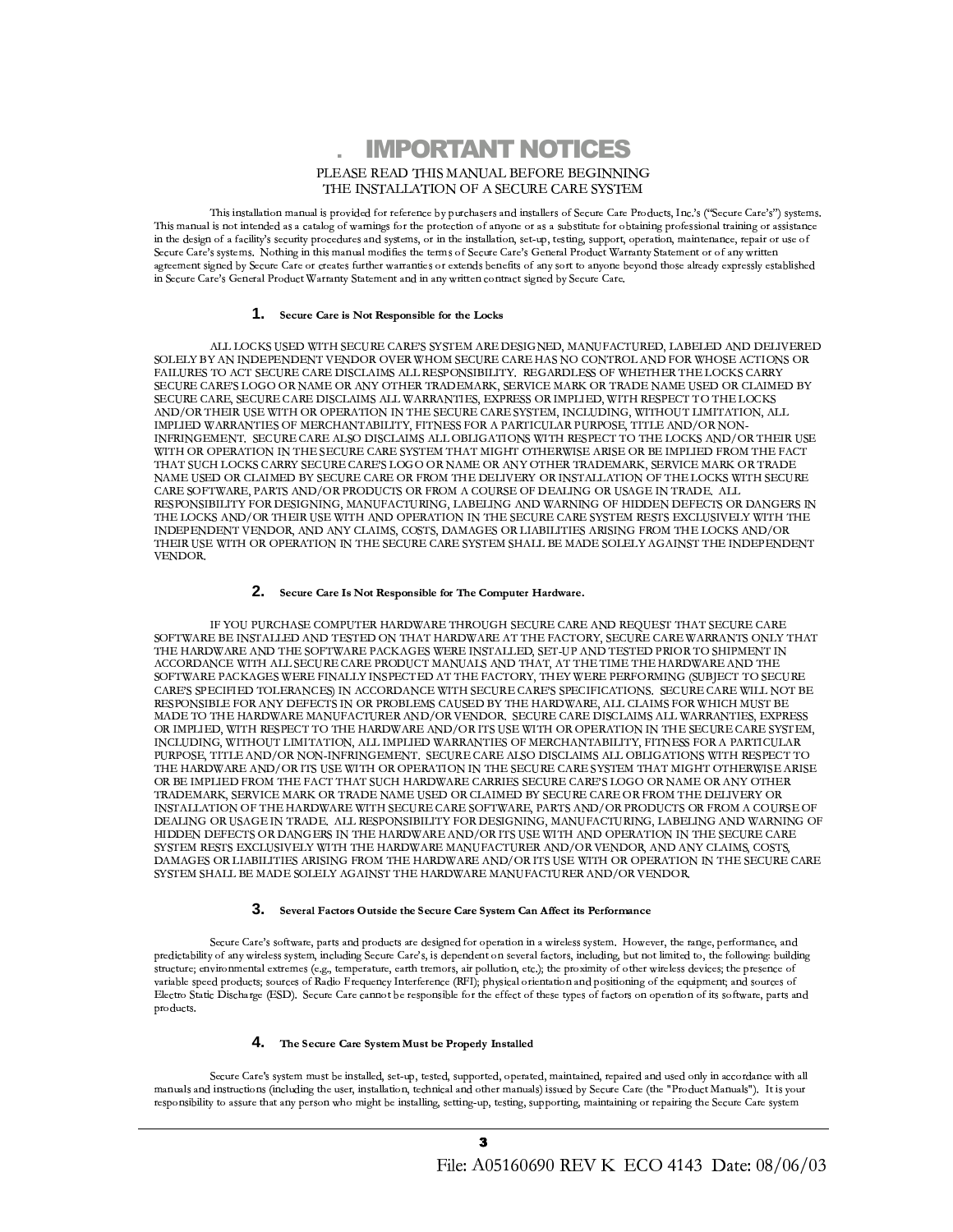knows the contents of and has access to the Product Manuals and has successfully completed Secure Care technical training. It is also your responsibility to assure that any person who might be operating or using this Product knows the contents of and has access to the Product Manuals and has successfully completed Secure Care in-service training. Secure Care can not be responsible for performance problems caused by a failure to follow prescribed and appropriate procedures for installation, set-up, testing, support, operation, maintenance, repair and use.

All adjustable features on new and repaired Secure Care software, parts and products are shipped with "factory default" settings. These "factory default" settings may not comply with building and life safety codes or other applicable laws and regulations in the location where they are installed or operated. Secure Care strongly recommends, therefore, that the settings on all Secure Care software, parts and products be checked and, if necessary, reset to comply with local building and life safety codes and other applicable laws and regulations at the time of any installation, set-up, testing, support, maintenance or repair.

#### 5. Performance of the Secure Care System Software Depends on Proper Maintenance

Secure Care's system is driven by software. However, the performance and reliability of any software-driven system depends on adequately maintaining the recommended minimum configuration of computing platform, operating systems and applications programs and on regularly performing industry-standard and application-specific backup processes. If recommended minimum configurations of computing platform, operating systems, and applications programs are not adequately maintained, or if appropriate backups are not regularly performed, the software may not drive the system as intended. Secure Care cannot be responsible for operational problems caused by a failure to perform these maintenance and backup procedures.

#### 6. Only a Qualified Service Technician Should Work on a Secure Care System

Secure Care does not authorize, and strongly recommends against, any installation or field replacement of software, parts or products by untrained contractors or facility staff. Such work can be hazardous, can render the system ineffective and will void any Secure Care warranty or liability that might otherwise relate to the system.

Before any software, parts or products which have been designed and manufactured by Secure Care can be safely installed, set-up, tested, supported, maintained or repaired, technical training in accordance with standards established by Secure Care is required. Regardless of how Secure Care's software, parts or products are obtained, they should not be installed, set-up, tested, supported, maintained or repaired by any person who has not satisfactorily completed that technical training (a "qualified service technician".) When Secure Care's software, parts or products are sold separately from installation services, it is assumed that only a qualified service technician will conduct any installation, set-up, testing, support, maintenance or repair involving that software, part or products.

#### 7. Any Work Must Comply with Electrical and Life Safety Codes

It is important that any installation, set-up, testing, support, operation, maintenance, repair or use involving the system comply with all local and national electrical and life safety codes. If you have any questions about compliance with those codes, please contact your local authorities.

#### 8. Immediately Have Replacements or Repairs Checked On-Site by a Qualified Service Technician

Secure Care receives and responds to telephone and dial-in inquires (the "Help Line") about its software, parts and products for the purpose of discussing users' experiences with Secure Care's system, helping users better understand how their systems work, and providing ideas about what may be causing difficulties. However, Secure Care cannot accurately diagnose the cause of any problems or give complete instructions on how to fix problems over the telephone or Internet. The only way to assure that software, parts or products are installed, set-up, tested, supported, maintained or repaired correctly or that a Secure Care system is functioning properly is to have it examined on site by a qualified service technician. In addition, Secure Care software, parts and products cannot be operated or used correctly by anyone who has not successfully completed Secure Care in-service training. Secure Care's Help Line is not a substitute for on-site diagnosis and servicing by a qualified service technician or for successful completion of Secure Care in-service training. Secure Care strongly recommends that any installation, set-up, testing, support, maintenance or repair of a system that is performed by a person who has not satisfactorily completed technical training in accordance with standards established by Secure Care be immediately checked on-site by a person who has completed that technical training.

#### WARNING: EVEN SLIGHT MODIFICATIONS TO THE SYSTEM OR CHANGES IN THE OPERATING ENVIRONMENT MAY CAUSE SECURE CARE'S SYSTEM TO MALFUNCTION. THE ONLY WAY TO ASSURE THAT SECURE CARE'S SYSTEM HAS BEEN INSTALLED, SET-UP, TESTED, SUPPORTED, MAINTAINED AND REPAIRED CORRECTLY IS TO HAVE A QUALIFIED SERVICE TECHNICIAN DO THE WORK.

#### 9. The Secure Care System is not a Substitute for Careful Identification and Monitoring by Professional Staff

Secure Care's software, parts and products have been designed to augment a facility's reasonable procedures for protecting residents and patients. However, no system or combination of procedures and equipment can eliminate all risk or assure complete security. Secure Care's system is not intended as a substitute for the careful identification and monitoring of residents and patients by a facility's professional staff.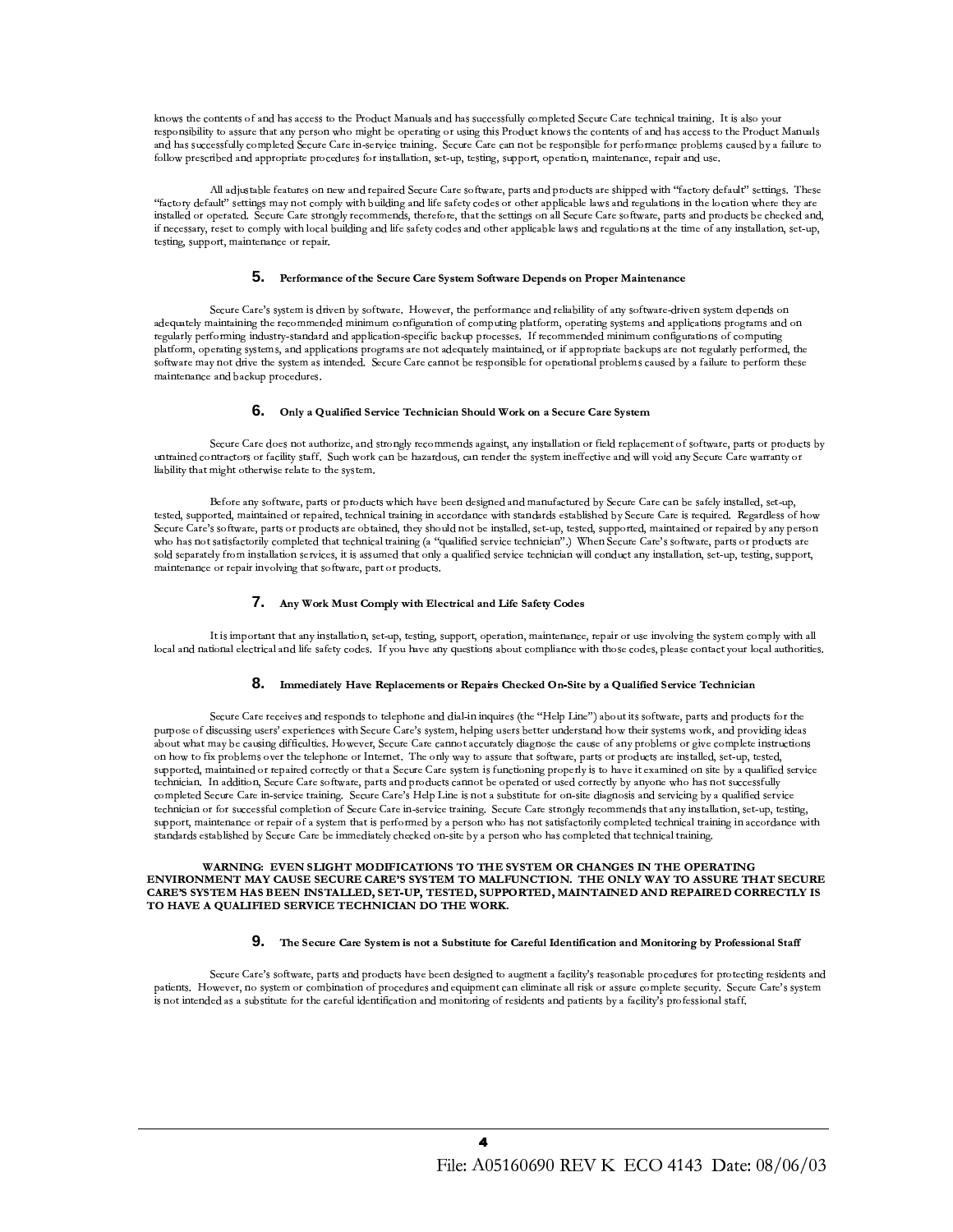#### **Advantage 500DE Power and Grounding Requirements** i.

A 110 VAC (220AC) duplex outlet (2 amp) with external ground wire is required within 12 feet (3.7 meters) of each Advantage 500DE Exit location. Proper grounding is critical to the safe operation of the Advantage 500DE system

### **Note**

Do not extend the power supply cord or ground wire attached to the Advantage 500 DE panel. The maximum distance the duplex outlet should be from the Advantage 500DE panel is 12 feet.  $(3.7$  meters)

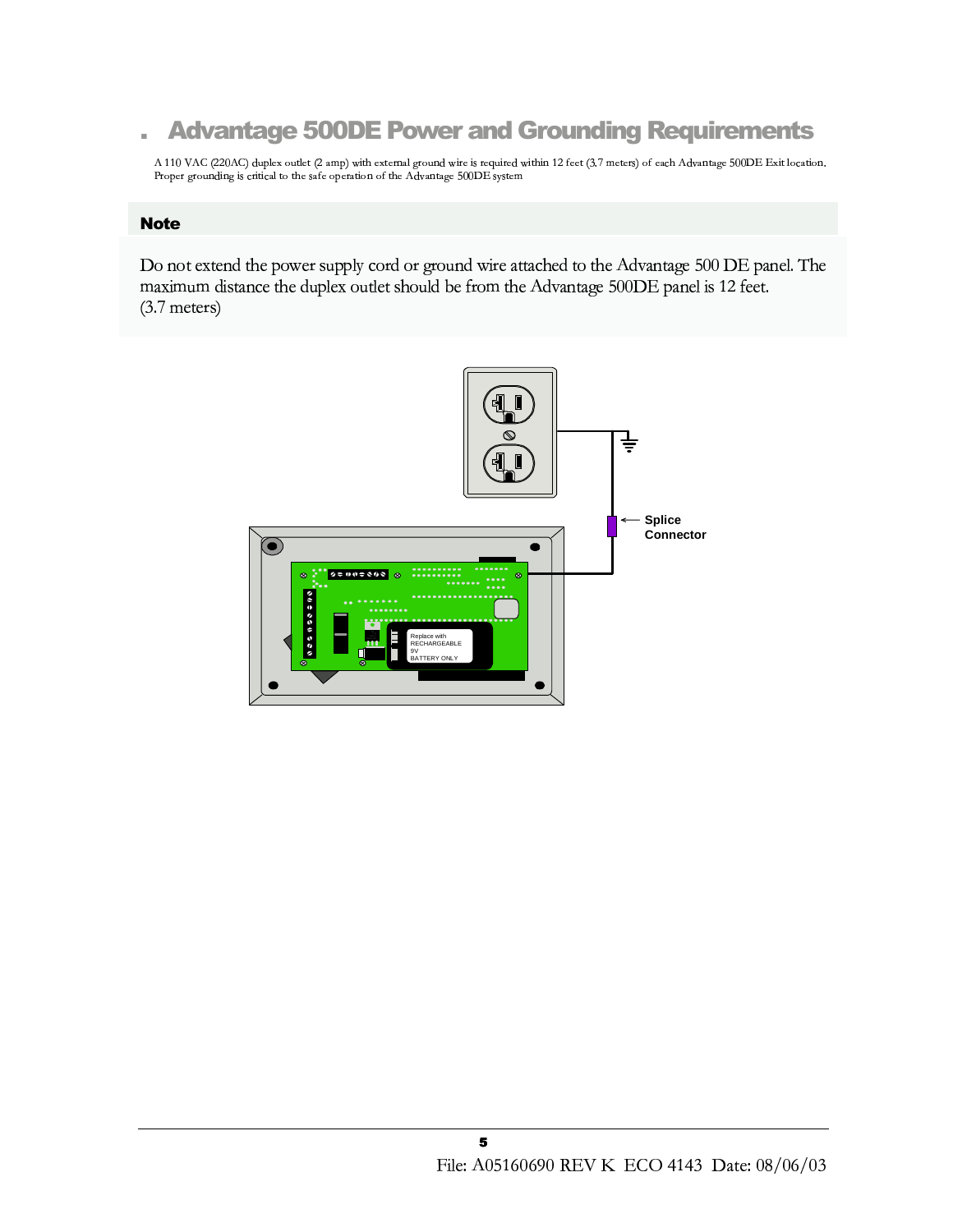

The four (4) corner panel screws are replaced with nylon screws. Part Number H06322908 The bottom two (2) keypad screws are replaced with nylon screws. Part Number H02561904



Any exposed metal that could come in cont act with the faceplate or screws from the faceplate needs to be covered with the electrical tape provided. To include the first 1/4" of the inner portion of the mounting box. Part Number H00006241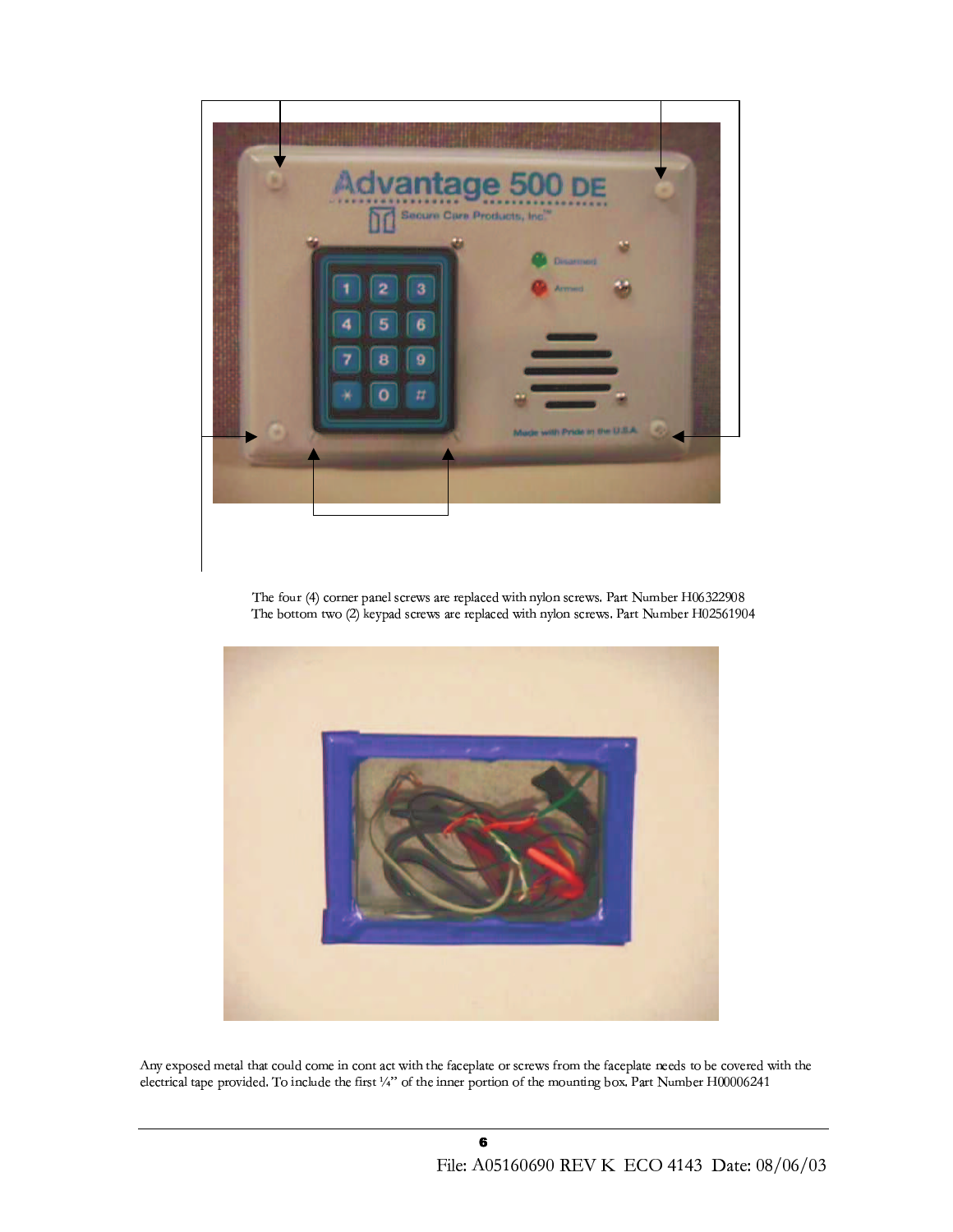### **TYPICAL SYSTEM INSTALLATION**

### Note: All life safety and electrical codes must be strictly followed.

1. Seek prior approval from the local life/fire safety officials before installing the advantage 500DE locking system.

2. Identify all equipment to be installed and inspect for any damage that may have resulted during shipment. If damage is found notify the carrier immediately and arrange for inspection. Be sure to retain all packing material.

3. Run all Nurse Station and fire alarm cables.

4. Determine the location of the Advantage 500DE Exit panel and cut holes in the wallboard as needed. Mount surface mount boxes if required.

5. Mount the electromagnetic lock in strict accordance with the manufacturer instructions. Note: All life safety codes and electrical codes must be strictly followed.

6. Mount the magnetic door contacts on the swing edge of the door.

7. Route all wires into the exit panel box. (Door contact, nurse station, exit panel power, magnetic lock, etc...)

8. Prepare all wires for connection to the Advantage 500DE panel.

9. Determine the location for the Nurse Station and cut hole in wallboard or mount surface mount box as needed.

10. Route Nurse Station cables into the mounting box and prepare wire for connection to the Nurse Station.

11. Make all wiring connections as shown on the following pages.

12. Plug in all power supplies and batteries on the Advantage 500DE Exit panel as well as the Nurse Station.

13. The system is now ready for testing.

14. Once all connections have been made and the equipment tested for proper operation, the facility's fire alarm service company makes the connection to the fire alarm control panel. Note: Up to eight (8) 500DE panels can be interfaced to a single relay in the fire alarm control panel. See the fire alarm connection section of the manual for more details.

15. Test the fire alarm interface connection by placing the fire alarm system into an alarm mode. All locks should immediately release.

16. The system should now be operational and your local distributor should provide in-service training.

### **Wire Specifications for the 500DE system.**

SCP part #432 four conductor 24 AWG shielded wire should be run from each exit back to the Nurse Station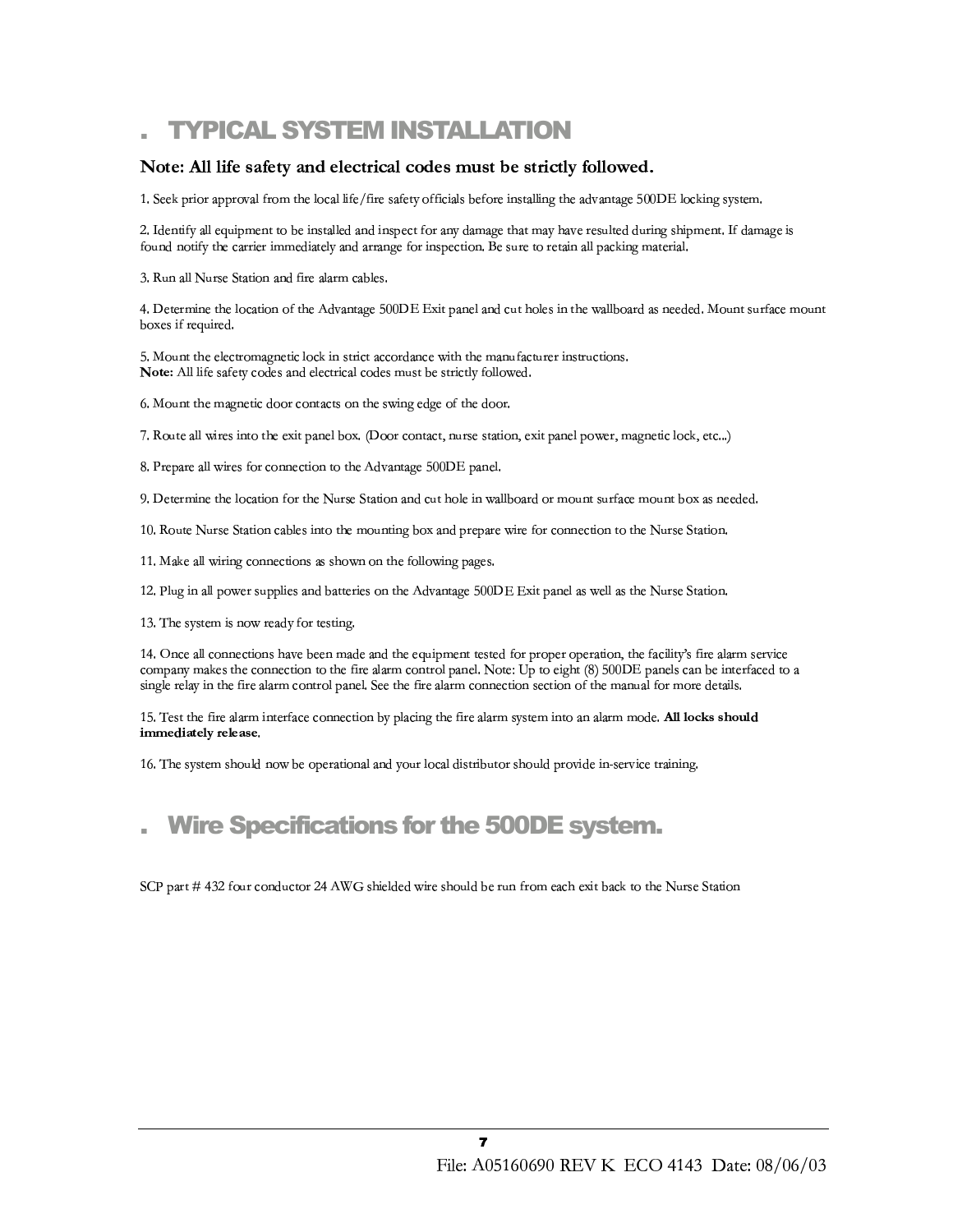#### **Panel Layout**  $\blacksquare$

Standard Operation: The Advantage 500DE panel is normally armed. Any time the door is opened the alarm will sound unless the proper access code is entered into the keypad prior to opening the door. When the A41010900 electromagnetic lock is used the door is normally locked restricting access to authorized staff members.

PM mode of operation: The Advantage 500DE panel can be programmed to be unlocked or disarmed during certain hours of the day, it then will automatically lock and unlock at the specified times. These specific times are programmed into the panel by following the PM programming instructions provided in this manual.

Delayed Egress Timing Control: When used with the A41010900 electromagnetic lock, the Advantage 500DE panel controls the delayed egress function of the system. Per Life Safety Code 101, this feature must be used any time the Advantage 500DE system is used in conjunction with the A41010900 electromagnetic lock on any door which is designated as an emergency exit door. Delayed Egress timing is selectable for 15 or 30 seconds. Note: prior to use local officials must approve 30-second egress timing.

Anti-Tailgate: This feature allows the door to re-arm automatically after an authorized staff member has passed through the door. This prevents unauthorized people from waiting until the staff member passes through the door and exiting without creating an alarm condition.

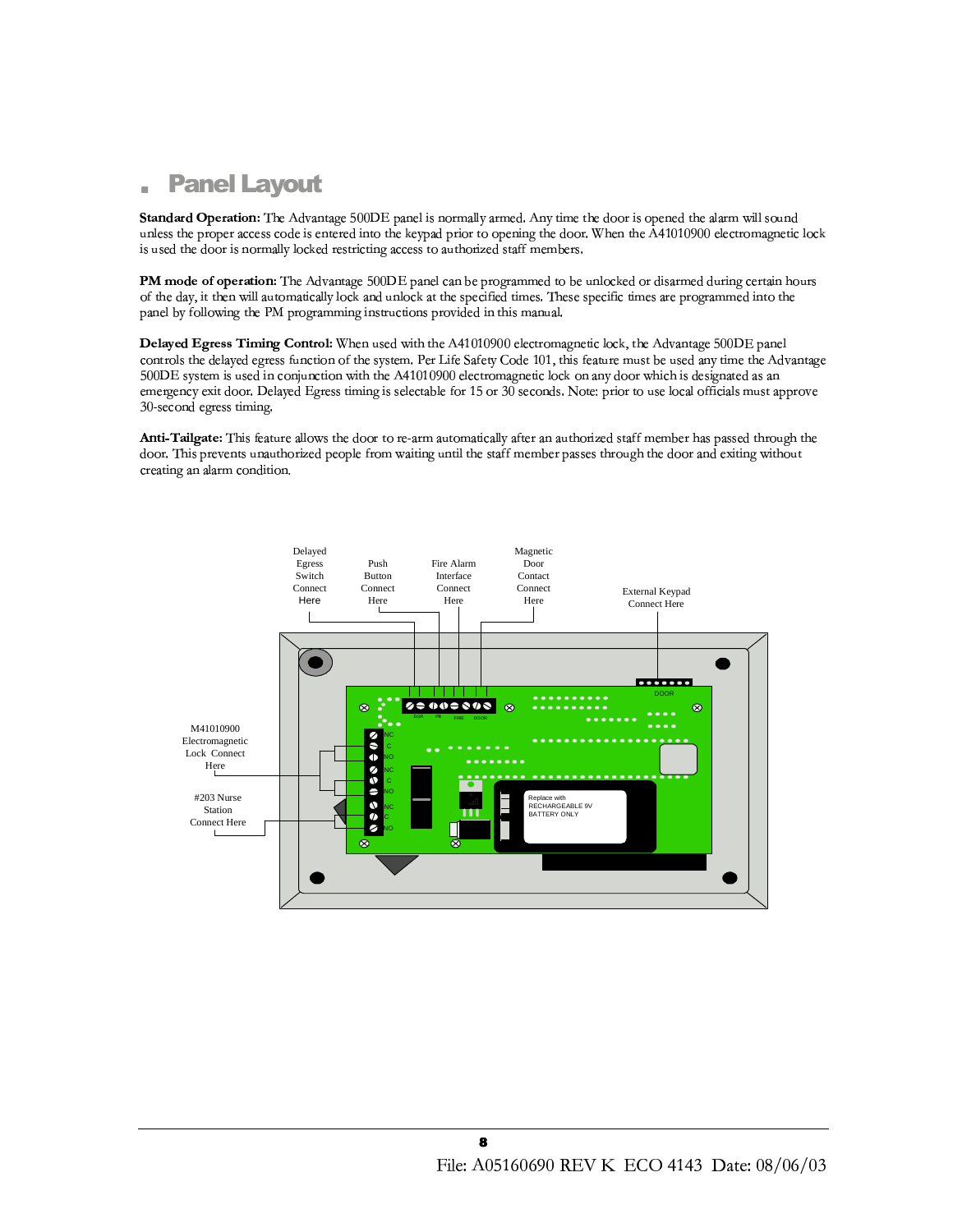# **Nurse Station Panel Layout Connection, #203 four position (#204** eight position)

Connect the #432 cable to the Nurse Station relay on the Advantage 500DE and the Input ports on the #203 Nurse Station as shown in the diagram. When the Advantage 500DE Panel alarms the #203 Nurse Station will alarm. When connecting multiple #203 Nurse Stations to the Advantage 1000DE Panel the Nurse Stations must be wired in parallel.





### **Sounder Connections**



Connect the positive lead of the DC transformer to the positive side of the sounder. Connect the negative lead to one side of the Nurse Relay. Run a jumper wire from the other side of the Nurse Relay to the negative side of the sounder.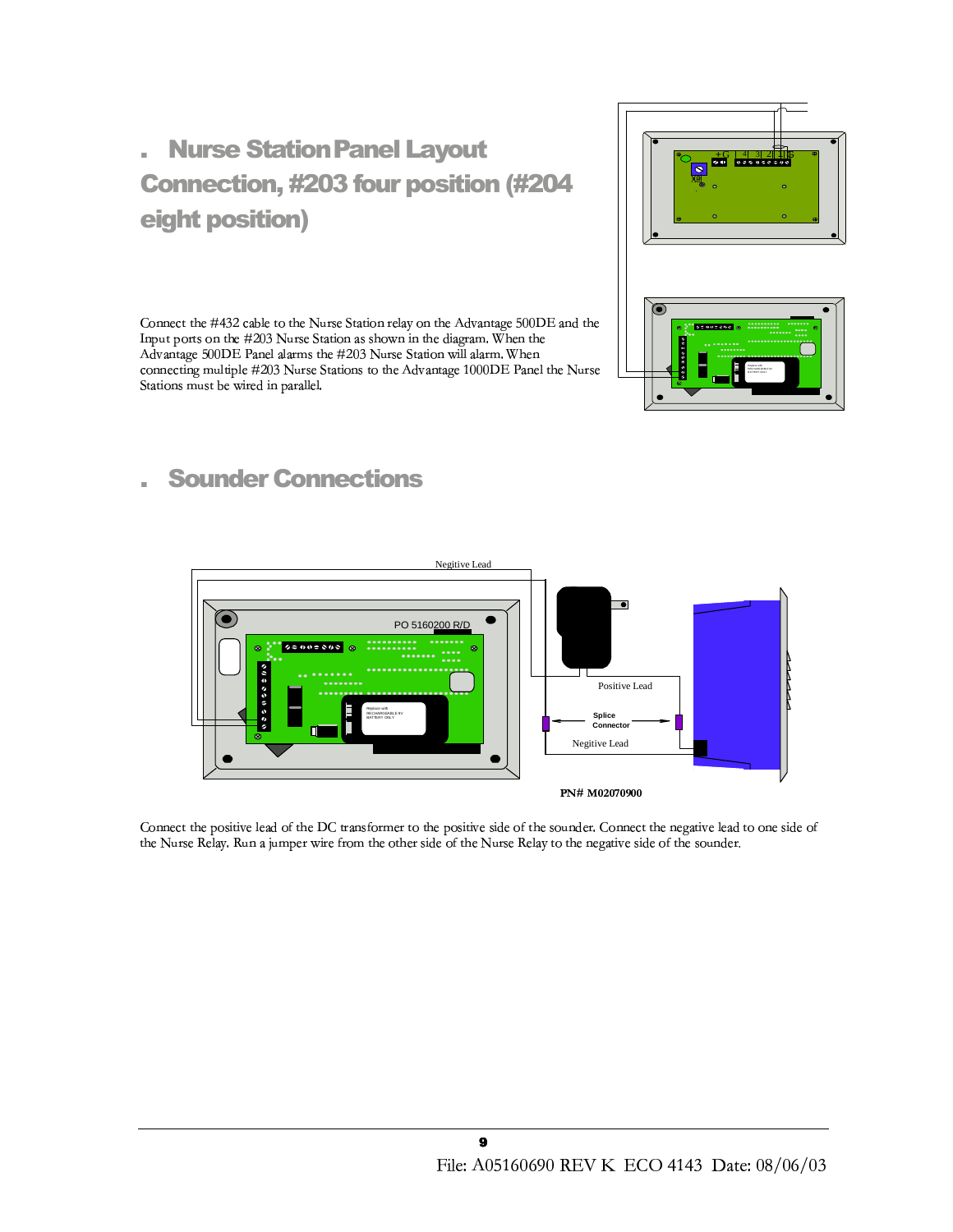### **Magnetic Door Contact**



Using the #427 cable supplied in the kit, twist red and black together, green, and yellow together. This will provide the two-(2) conductors shown in the diagram. Connect red/black to one screw terminal and green/yellow to the other screw terminal and connect the two- (2) conductors to the leads on the magnetic door contacts as shown in the diagram.

Note: Install the magnetic contacts approx. 1/4 inch (6mm) apart. The magnetic contacts should not touch when the door is closed.

### **Connecting 2 sets of Magnetic Door Contacts**

Using the #427 cable supplied in the kit, twist red and black together, green, and yellow together. This will provide the two-(2) conductors shown in the diagram. Connect red/black to one screw terminal and yellow/green to the other screw terminal and connect the two- (2) conductors to the leads on the magnetic door contacts as shown in the diagram.

Note: The magnetic door contacts are wired in series.

Note: Install the magnetic contacts approx. 1/4 inch (6mm) apart. The magnetic contacts should not touch when the door is closed.

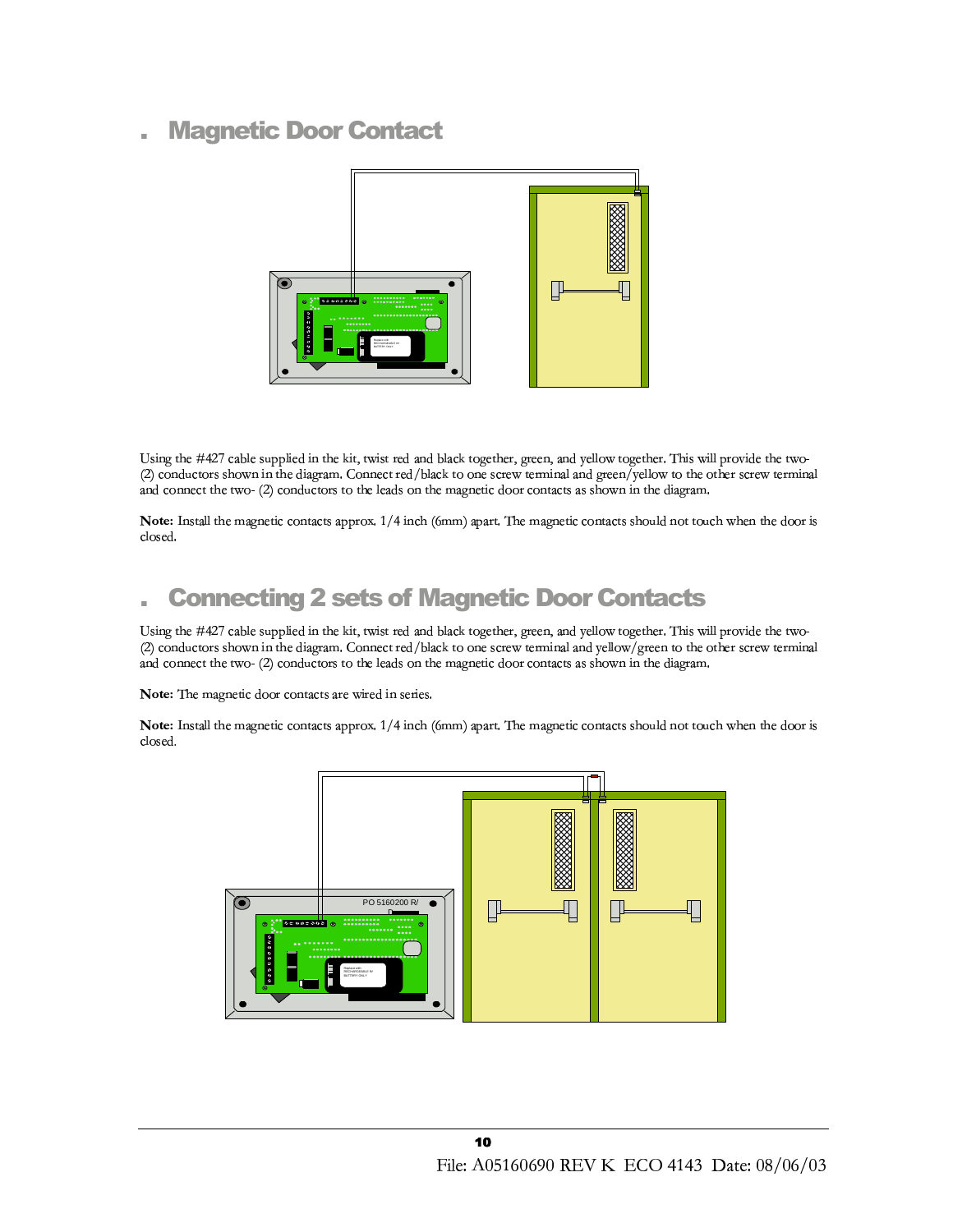### **Connecting a Normally Open push-button to the Advantage** 500DE System. (Part # A04150900)



#### To connect the push-button to the Advantage 500DE System.

Use #427 cable to connect the push-button to the Advantage 500DE panel. When the push-button is activated the escort delay feature is activated and the door will become disarmed for the programmed exit delay. See programming section of this manual for setting and / or changing the escort delay time.

#### **Remote Keypad Connection** ×.

When connecting the keypad, if the connector on the exit panel point away from the panel, the ribbon cable must be connected to the keypad and the Advantage 1000DE panel in the same orientation at both ends. (Blue color stripe on the same side.) If the connector runs parallel to the faceplate then the orientation is opposite. (Blue stripe on opposite sides.).

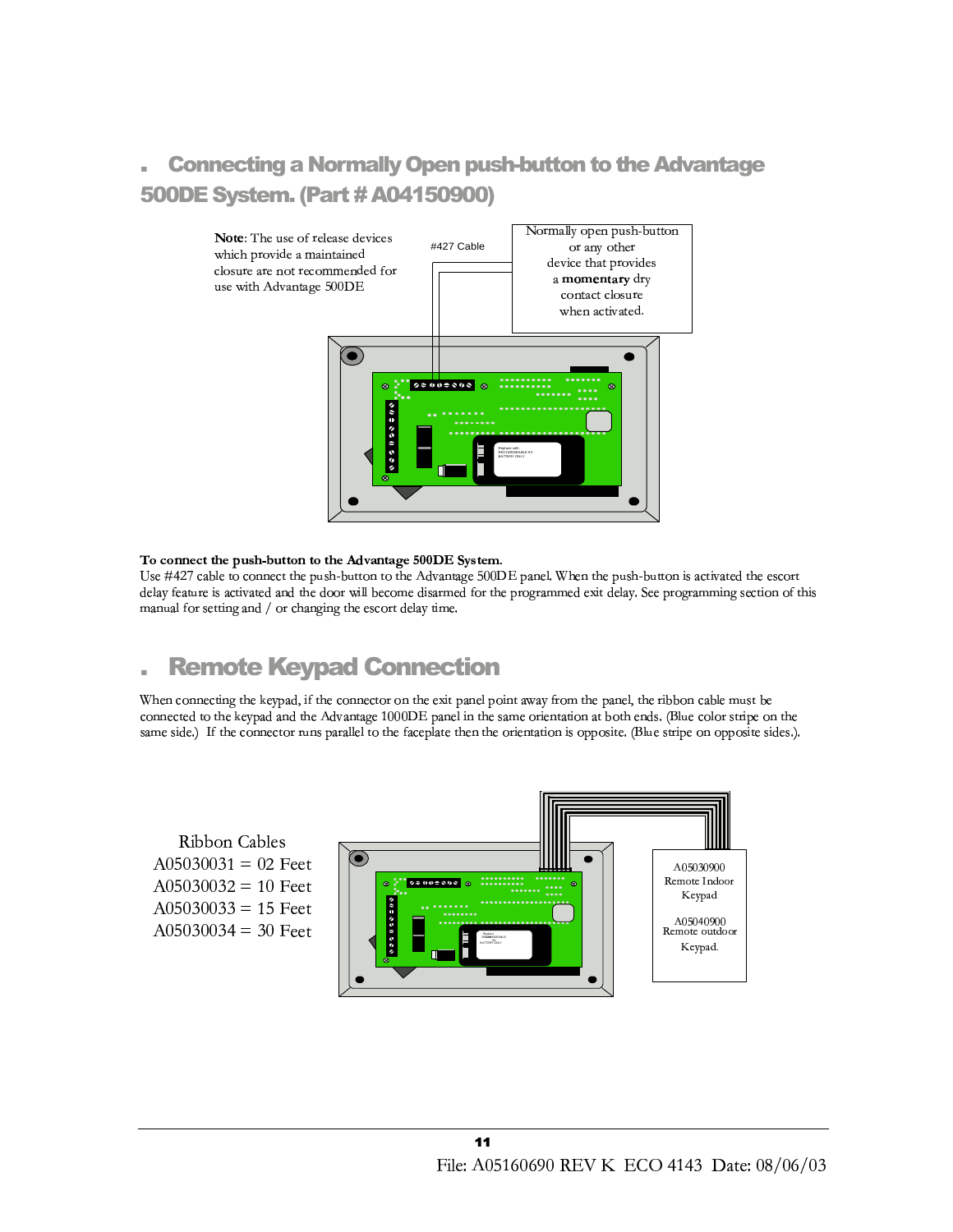### **Electromagnetic Lock Connections**

#### Connecting single Electromagnetic lock to the Advantage 500DE panel. А.

Refer to the manufacturers instructions provided with the lock for proper mounting of the lock. Refer to the diagram below for connection to the Advantage 500DE panel. Use 4 cond. 20 awg. for connection. Use the red and black conductors for power connection. The green and white conductors are to be used for connection of the delayed egress switch. See delayed egress connection section of this manual for details. All applicable electrical and life safety codes must be strictly adhered to when installing the system.



**Important Note:** When using electromagnetic locks, the system must be interfaced to the buildings fire alarm control system. A normally open dry contact relay is required in the fire alarm control panel for connection to the 500DE system. Up to eight 500DE panels can be interfaced to this relay. If your application includes more than 8 units multiple relays are required. See the fire alarm interface section of this manual for more details.



#### Connecting multiple Electromagnetic locks to the Advantage 500DE panel. В.

Refer to the manufacturers instructions provided with the lock for proper mounting of the lock. Refer to the diagram above for connection to the Advantage 500DE panel. Use four cond. 20 awg. for connection. Use the red and black conductors for power connection. The green and white conductors are to be used for connection of the delayed egress switch. See delayed egress connection section of this manual for details. All applicable electrical and life safety codes must be strictly adhered to when installing the system.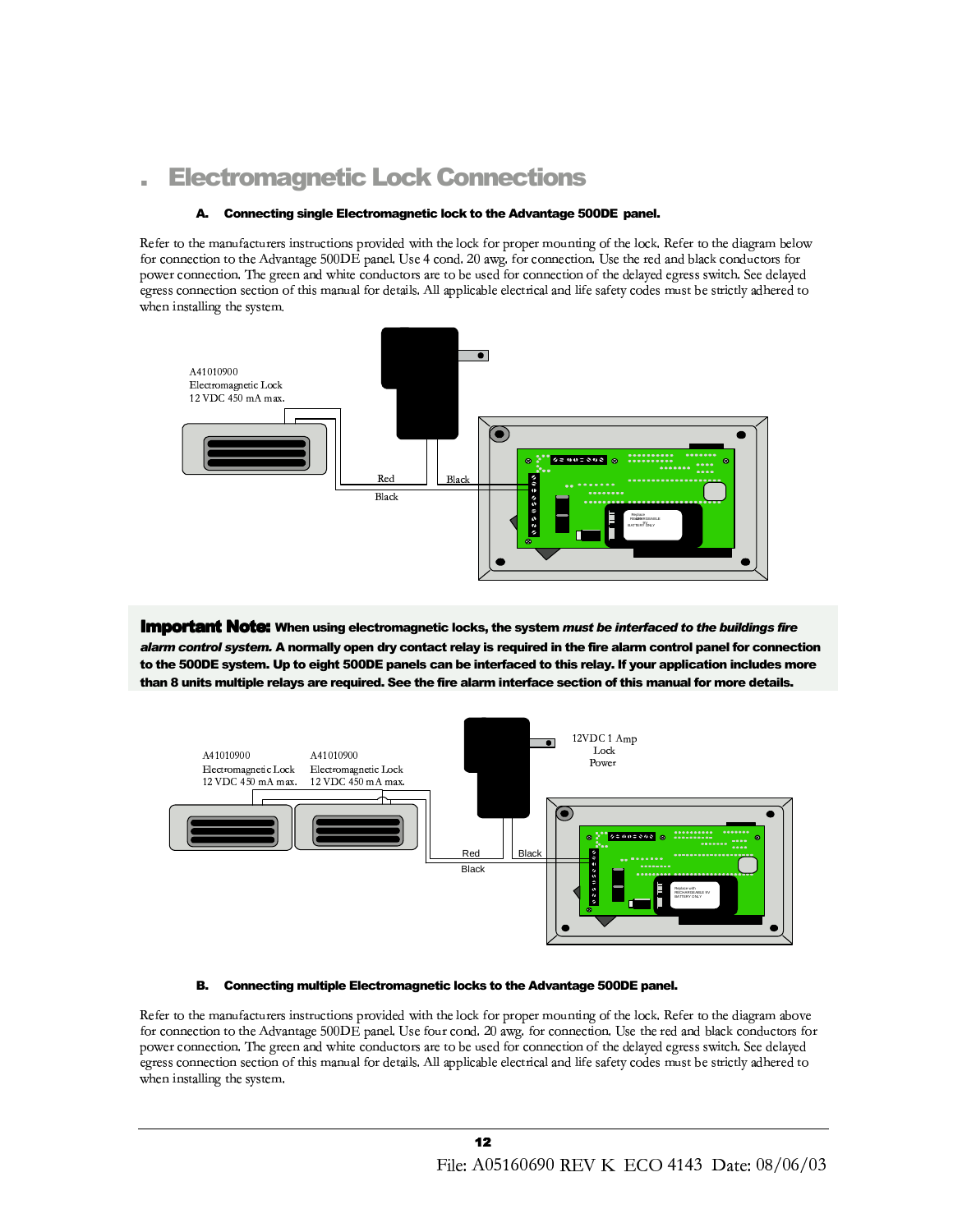## **Connecting the Delayed Egress Switch to the** Advantage 500DE System (A41010900 Lock only)

Refer to the manufacturers instructions provided with the lock for proper mounting of the lock. Refer to the diagram below for connection to the Advantage 500DE panel. Use four cond. 20 awg. for connection. The green and white conductors are the to be used for connection of the delayed egress switch. All applicable electrical and life safety codes must be strictly adhered to when installing the systems. Refer to manufacturers instructions for details of proper delayed egress operation.



#### **Connecting multiple Delayed Egress Switches to the Advantage 500DE Panel.** А.

**Note:** Delayed egress switches are wired in parallel.

Refer to the manufacturers instructions provided with the lock for proper mounting of the lock. Refer to the diagram above for connection to the Advantage 500DE panel. Use four cond. 20 awg. for connection. The green and white conductors are the to be used for connection of the delayed egress switch. All applicable electrical and life safety codes must be strictly adhered to when installing the systems. Refer to manufacturers instructions for details of proper delayed egress operation.

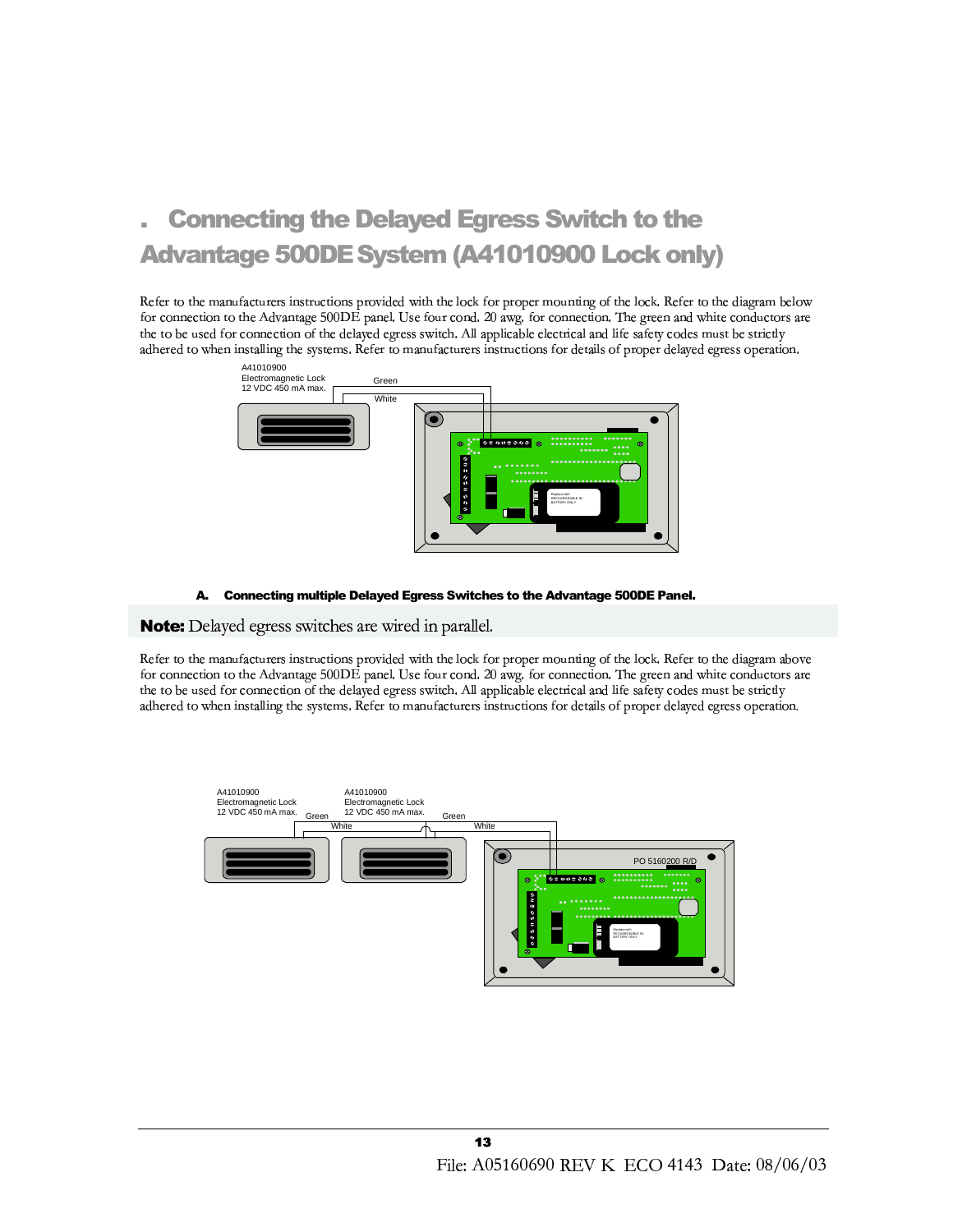### **Connecting a Normally Open push-button to the Advantage 500DE System. (Part # A04150900)**

#### Advantage 500DE connection to a momentary exit release device.

When the exit release device is activated, the Advantage 500DE panel will begin the escort delay count down. The escort delay time is variable and can be changed. (See programming instructions provided)



Note: The use of exit release devices which provide a maintained contact dosure are not recommended for use with the Advantage 500DE system.

### **Fire Alarm Connections**

#### A. Connecting the panel to the Fire Alarm control panel.

After completing the fire alarm connection, the fire alarm system must be placed into an alarm condition to verify immediate release of all locks.

Note: Prior to 10/20/97, Nurse Station Panel would alarm during fire alarm condition. After 10/20/97, Nurse Station Panel does not alarm during fire alarm condition.



Use # 438 Fire Alarm cables for connection of the Advantage 1000DE to the fire alarm panel. Up to 8 Advantage 1000DE panels can be connected in a parallel to a normally open, dry relay contact in the fire alarm control panel. Per NFPA-101, any locking device installed on a designated emergency exit door must be overridden by the Fire alarm control panel in case of fire alarm activation. Note: a qualified fire alarm technician must complete Fire alarm connection.

Do not connect more than 8 panels in parallel to a single fire alarm relay. Doing so could result in failure of the fire alarm release feature during a fire alarm emergency.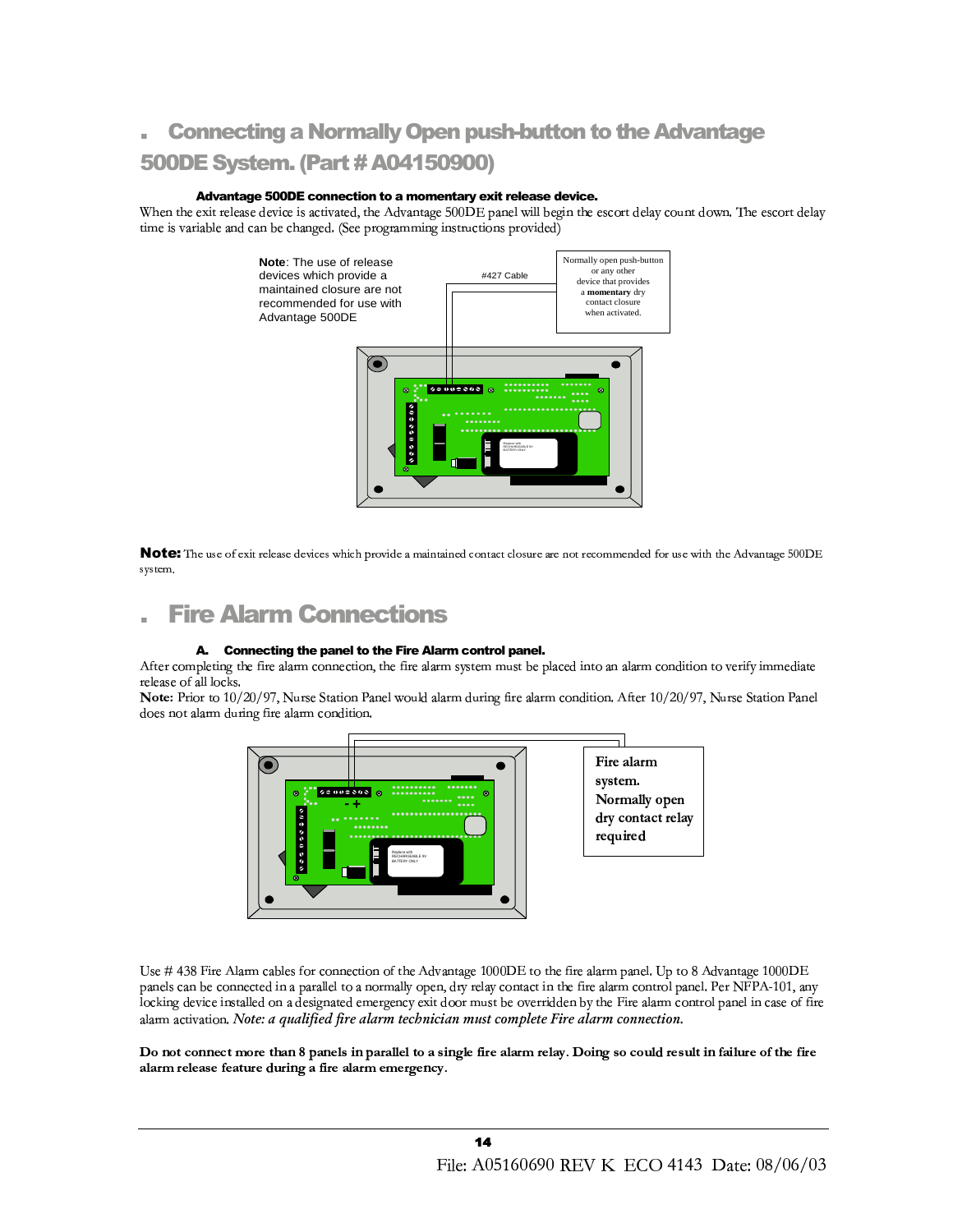#### B. Connecting multiple Advantage 500DE panels to the Fire Alarm control panel.

After completing the fire alarm connection, the fire alarm system must be placed into an alarm condition to verify immediate release of all locks.

Note: Prior to 10/20/97, Nurse Station would alarm during fire alarm condition. After 10/20/97, Nurse Station Panel does not alarm during fire alarm condition.



Use #438 Fire Alarm cables for connection of the Advantage 500DE to the fire alarm control panel. Up to eight, Advantage 500DE panels can be connected in parallel to a normally open, dry relay contact in the fire alarm control panel. Per NFPA-101 any locking device installed on a designated emergency exit door must be overridden by the fire alarm control panel in case of fire alarm activation.

Do not connect more than 8 panels in parallel to a single fire alarm relay. Doing so could result in failure of the fire alarm release feature during a fire alarm emergency.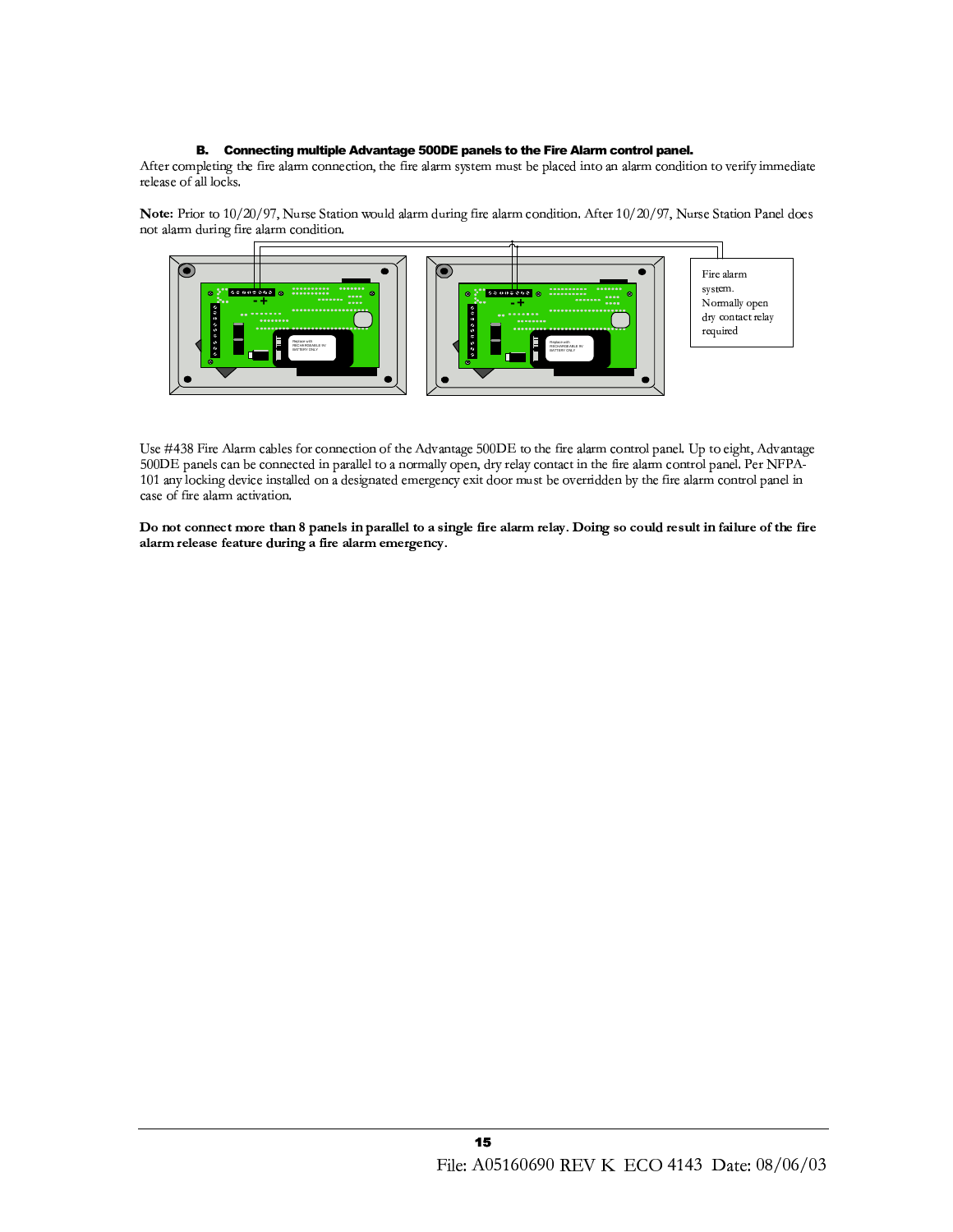#### **Advantage 500DE Programming Instructions** i.

When removed from the package, the Advantage 500DE is set up to be armed 24 hours per day with a reset code of \*234 and an authorized entry / exit escort time of 30 seconds. If connected only to a set of door contacts, it is an access control perimeter alarm. If the 4101SC magnetic lock is connected to the Advantage 500DE, it becomes an access control door locking system.

| <b>Primary Reset Code</b> any 3 digits preceded by *<br>To change the primary reset code, enter *567 (secondary code) *9876543210#xxx#, one beep should be heard.<br>The xxx is the new three-digit number to be used. | $*234$          |
|------------------------------------------------------------------------------------------------------------------------------------------------------------------------------------------------------------------------|-----------------|
| <b>Secondary Code</b> Any 3 digits preceded by *<br>To change the secondary reset code, enter *567 (secondary code) *9876543211#xxx#, one beep should be heard.<br>The xxx is the new three-digit number to be used.   | *567            |
| <b>Authorized Entry Time</b> 15, 30, 60, or 120 seconds<br>To change, enter *567 (secondary code) * then the corresponding number (hold for 1 Beep)<br>$1=15$ seconds $2=30$ seconds $3=60$ seconds $4=120$ seconds    | 30 Seconds      |
| <b>PM Program Enable/Disable</b><br>To enable PM Program enter *567 (secondary code) *7 hold until 4 beeps are heard.<br>To disable PM Program enter *567 (secondary code) *8 hold until 1 beep is heard.              | <b>Disabled</b> |
| <b>Latching Delayed Egress: Enabled or Disabled.</b><br>To enable enter $*567 *0$ holding until 4 beeps are heard. To disable enter $*567 *0$<br>Holding until one beep is heard.                                      | <b>Disabled</b> |
| <b>Toggle On /Toggle Off</b> system is Armed or Disarmed<br>To toggle off enter *567 (secondary code) *6 holding until 4 beeps are heard<br>To toggle on enter *567 (secondary code) *6 holding until 1 beep is heard  | Armed           |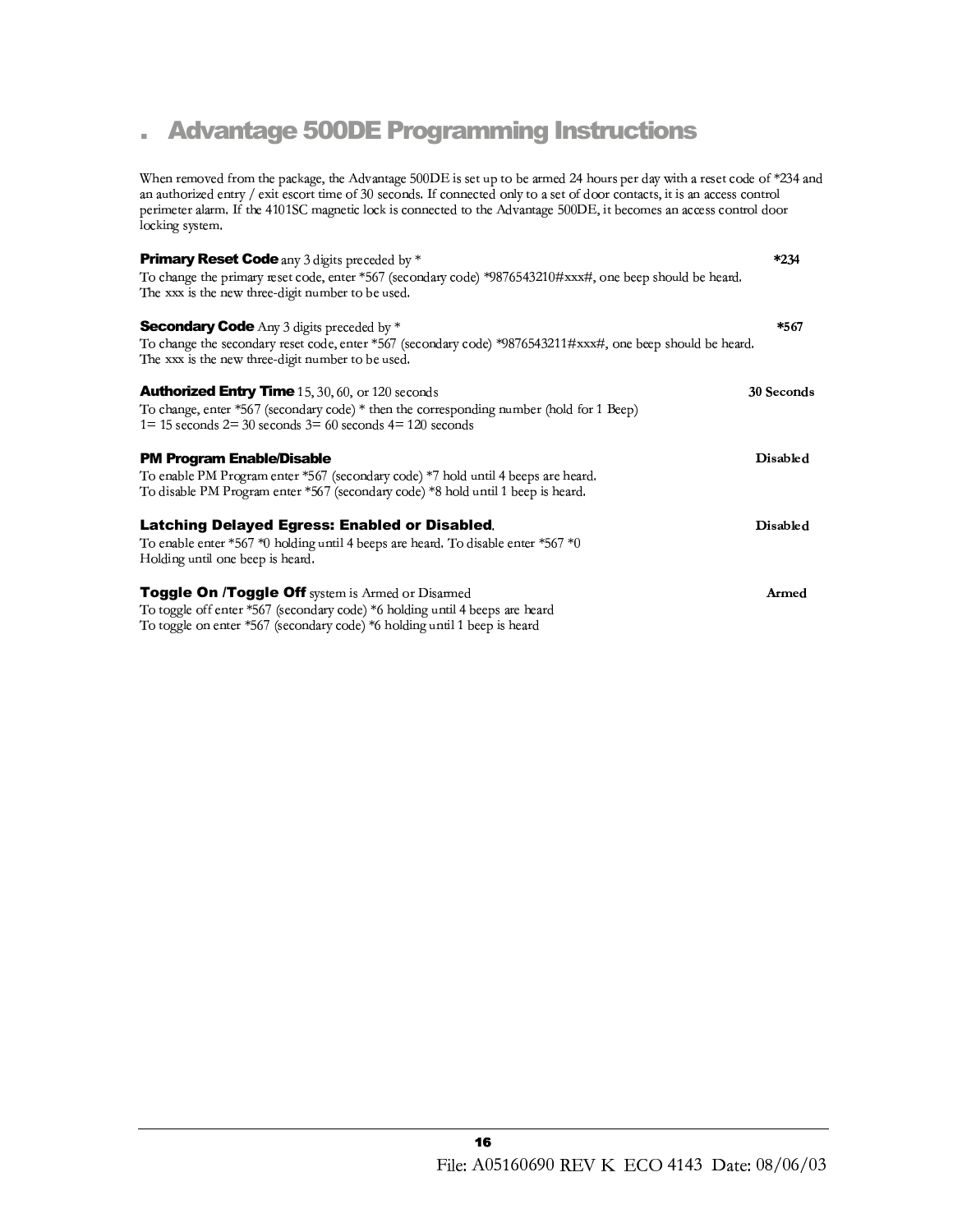### **Advantage 500DE Programming Instructions** (Continued)

If the Green LED is on, you can go through the door without causing an alarm.

If the Red LED is on, either the door is locked or armed in which case an alarm will occur if the door is opened. However, if the primary or secondary reset code is entered, you may open the door without creating an alarm.

The Anti-Tailgate feature is always enabled. This feature automatically rearms the system when the door is closed following an authorized entry or exit regardless of how much time is left to the Authorized entry time.

#### Option: Armed 24 hours per day, seven days per week

Programming Sequence, no programming required. This is factory default condition.

#### Option: To program the 500DE to have the same arm and disarm times 7 days a week. В.

Enter the programming by pressing \*567 \*987654321 when you reach the 1 hold the button pressed until you hear the  $\mathbf{1}$ panel beep once.

- $\overline{2}$ Enter the current day of the week. 1 for Monday, 2 for Tuesday, 3 for Wednesday, .... 7 for Sunday You will hear 2 beeps.
- Enter the current time of day, in military time. Example 2:03 PM would be 1403. 3. You will hear 3 beeps.
- Enter 0, this programs all days of the week the same.  $4.$ You will hear 1 beep.
- $5<sub>1</sub>$ Enter the time you want the Exit to disarm. Example 7:00 AM would be 0700. You will hear 2 beeps.
- Enter the time you want the Exit to arm. Example 5:00 PM would be 1700. 6. You will hear 3 beeps.
- $7.$ To exit programming, press \*. You will hear 4 beeps.
- To activate the new PM Mode enter \*567 \*7 holding the 7 till you hear 4 beeps. This may take up to 10 seconds, to hear 8. the beeps.

#### C. Option: To program the 500DE to have the same arm and disarm times during the week, and the weekend armed 24 hours.

Enter the programming by pressing \*567 \*987654321 when you reach the 1 hold the button pressed until you hear the 1. panel beep once.

- Enter the current day of the week. 1 for Monday, 2 for Tuesday, 3 for Wednesday, .... 7 for Sunday 2. You will hear 2 beeps.
- Enter the current time of day, in military time. Example 9:17 PM would be 2117. 3. You will hear 3 beeps.
- Enter the day of the week to be programmed, 1 for Monday.  $4<sup>1</sup>$ You will hear 1 beep.
- $5^{\circ}$ Enter the time of day the system will disarm itself- use military time You will hear 2 beeps.
- Enter the time of day the system will arm itself- use military time 6. You will hear 3 beeps.
- Continue using steps 4 through 6 until all days of the week have been programmed.  $7.$
- $\mathbf{g}$ To exit programming mode press \* You will hear 4 beeps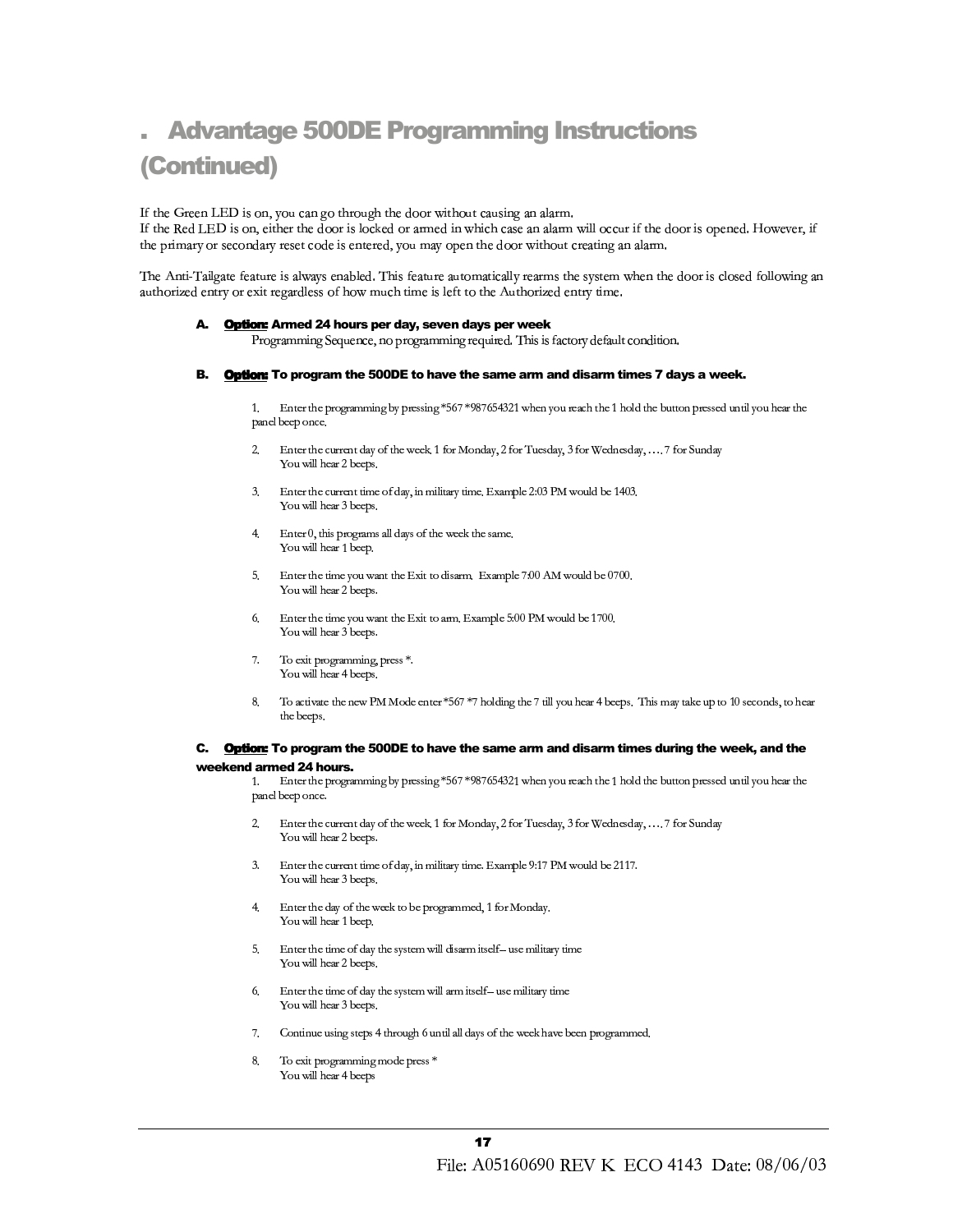#### D. Option: Different days have different programs (one per day)

Enter the programming by pressing \*567 \*987654321 when you reach the 1 hold the button pressed until you hear the  $1$ panel beep once.

- $\overline{2}$ Enter the current day of the week. 1 for Monday, 2 for Tuesday, 3 for Wednesday, .... 7 for Sunday You will hear 2 beeps.
- Enter the current time of day, in military time. Example 9:17 PM would be 2117. You will hear 3 beeps.
- Enter the day of the week to be programmed, 1 for Monday.  $\overline{4}$ You will hear 1 beep.
- Enter the time of day the system will disarm itself- use military time  $5^{\circ}$ You will hear 2 beeps.
- 6. Enter the time of day the system will arm itself- use military time You will hear 3 beeps.
- Continue using steps 4 through 6 until all days of the week have been programmed. 7.
- $\mathbf{g}$ To exit programming mode press \* You will hear 4 beeps

### **Advantage 500DE Perimeter Access Control**

Verify that all wiring connections are complete and wired as shown in the diagrams.

The Advantage 500DE panel should be on and the red LED on.

Open the door. The Advantage 500DE panel should alarm. The green and red LED's will flash and an audible alarm will sound from the Advantage 500DE panel. The #203 Nurse Station will also alarm if your system is so equipped. Close the door.

Enter the reset code into the keypad on the Advantage 500DE panel. The factory default reset code is \*234. This code can be changed by following the programming instructions in this manual.

The Advantage 500DE panel should again be in the armed state with the red LED on.

#### A. To test the Escort feature.

Enter the reset code into the keypad on the Advantage 500DE panel, the red LED should turn off and the green LED should turn on. Open the door. No alarm condition should be activated. Close the door.

#### **B.** To test the Anti-Tailgate feature.

Enter the reset code into the keypad on the Advantage 500DE panel, the red LED should turn off and the green LED should turn on. Open the door. No alarm condition should be activated at this point. Now close the door. The red LED should immediately turn on and the Advantage 500DE panel should be in the armed mode.

#### C. To test the Remote Keypad.

If a remote keypad has been installed with the Advantage 500DE panel, repeat steps 6 and 7 using the remote keypad.

#### D. To test the Remote Push-button.

If a remote Push-button has been installed with the Advantage 500DE panel, repeat steps 6 and 7 using the remote Push-button as the keypad.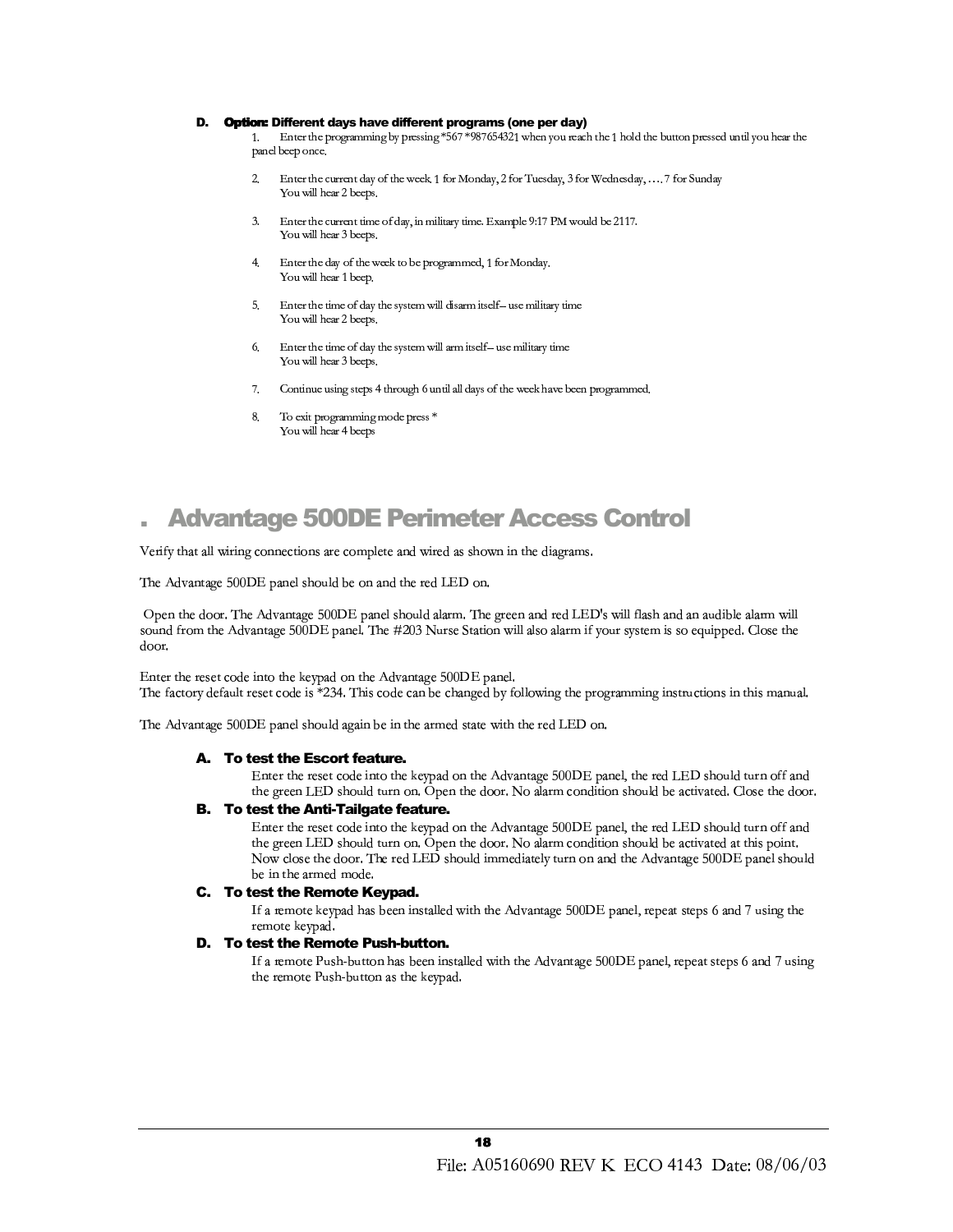## **Advantage 500DE Delayed Egress Magnetic Locking**

### **System**

Verify that all wiring connections are complete and wired as shown in the diagrams.

The Advantage 500DE panel red LED should be on and the door should be armed and secured by the magnetic lock.

#### A. To test the Escort Feature.

Enter the reset code into the keypad on the Advantage 500DE panel, the red LED should turn off and the green LED should turn on. Open the door. No alarm condition should be activated. Close the door. The red LED on the Advantage 500DE panel should turn on and the panel should return to the armed mode.

#### **B.** To test the Anti-Tailgate Feature.

Enter the reset code into the keypad on the Advantage 500DE panel, the red LED should turn off and the green LED should turn on. Open the door. No alarm condition should be activated at this point. Now close the door. The red LED should immediately turn on and the Advantage 500DE panel should be in the armed mode. This is the Anti-Tailgate feature.

#### C. To test the Delayed Egress Feature.

With the door in the armed mode, press on the opening hardware of the door for a continuous 3 seconds, the Advantage 500DE panel should begin to emit an audible indication that the delayed egress feature of the lock has been activated. Wait 12 seconds, the door should unlock and open if pushed upon. Close the door. Enter the reset code into the keypad. The Advantage 500DE panel should reset and return to the armed mode.

#### D. To test the Door Status Feature.

Enter the reset code into the keypad on the Advantage 500DE panel, the red LED should turn off and the green LED should turn on. Open the door. No alarm condition should be activated at this point. Keep the door open for 30 or more seconds. The Advantage 500DE panel should go into an alarm mode. Close the door and enter the reset code into the keypad. The Advantage 500DE panel should now be in the armed mode with the red LED on.

### **E.** To test the Fire Alarm Release Feature.

Place the fire alarm system into the alarm mode and verify that all locks release. The Advantage 500DE panels should be in the fire alarm release alarm condition.

All other features of the Advantage 500DE panel should be tested as described in the first section of this test procedure.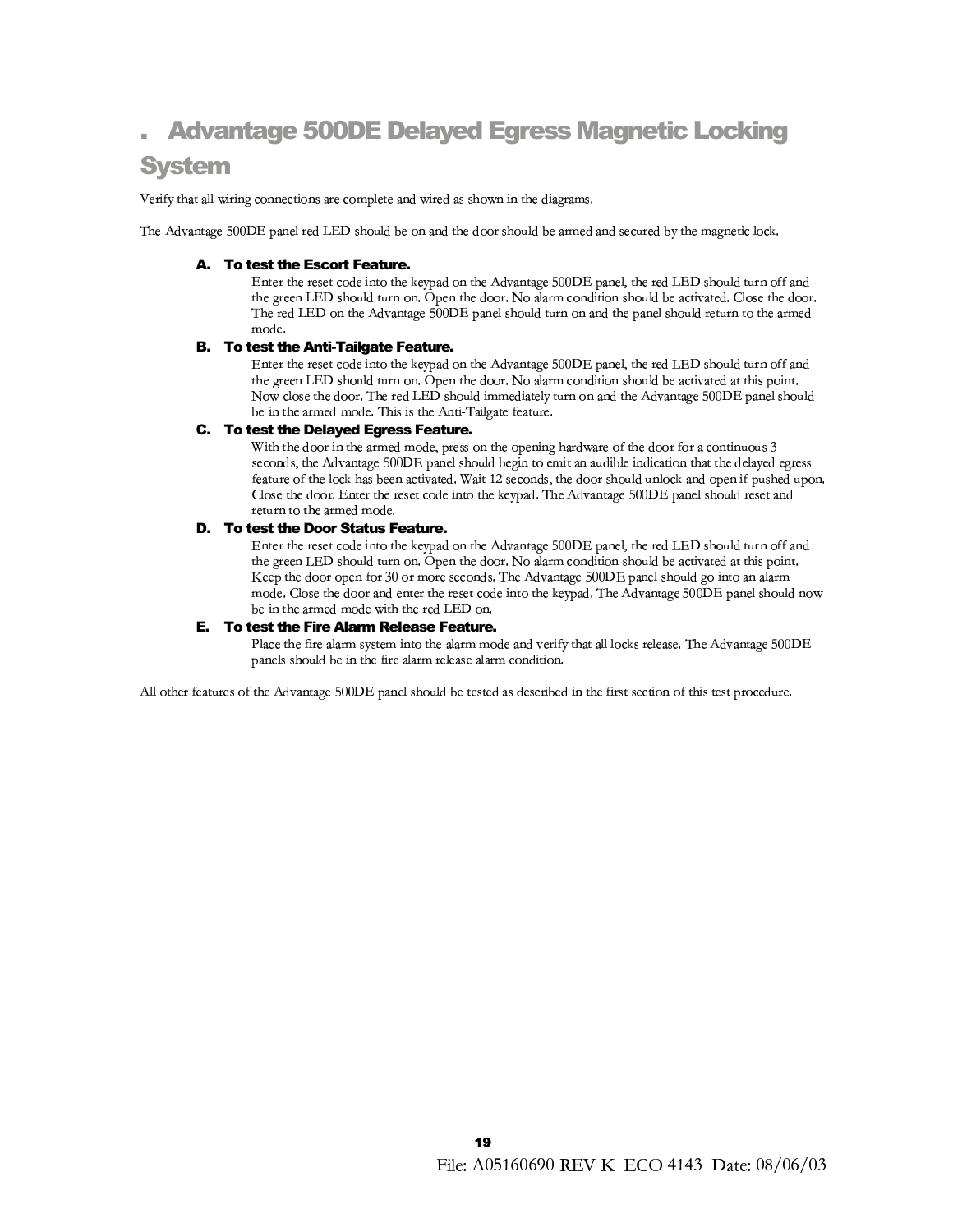# **Replacement Parts List**

Part # Description

| 1536              | 9VDC 120mA (Rechargeable Battery)      |
|-------------------|----------------------------------------|
| 1985              | 9VDC 200mA (Plug in power supply)      |
| 1922              | N/C Door Contacts                      |
| A41011900         | Locknetics Electromagnetic Lock        |
| A41012900         | Dortronics Electromagnetic Lock        |
| A41010913         | Dortronics Egress switch (Rocker Type) |
| A04150900         | Normally Open Push-button              |
| <u>A05160900_</u> | Advantage 500DE Exit Panel             |
| A05030031         | 02 Foot Ribbon Cables                  |
| A05030032         | 10 Foot Ribbon Cables                  |
| A05030033         | 15 Foot Ribbon Cables                  |
| A05030034         | 30 Foot Ribbon Cables                  |
| A02070900         | Sounder                                |
| A19850912         | <b>Power Supply For Sounder</b>        |
| H00006240         | GS-2A Grommet Strip                    |
| H06322908         | $6/32$ Nylon Screw $1/2$ "             |
| H02561904         | $2/56$ Nylon Screw $1/4$ "             |
| H00006241         | <b>Electrical Tape Grey</b>            |

### Available special software Versions

A05166811 1 Second Egress

A05166814 Pager Variant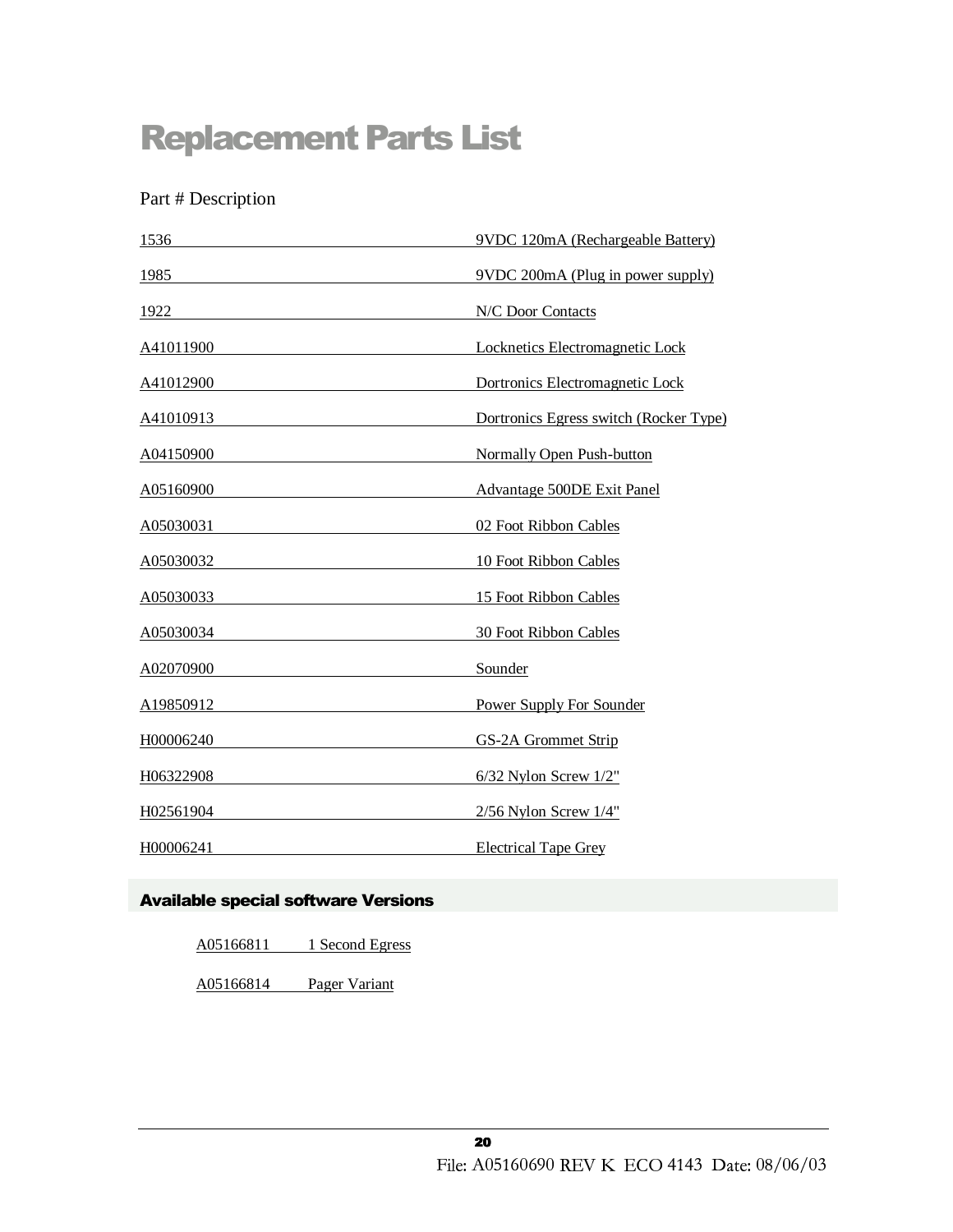#### **Electrical Specifications** i.

Input Power 9 VDC, 200mA Plug in Wall Adapter Backup power 9 VDC 120mAh (Rechargeable Battery) Relay Electrical Specs. 30 VDC, 1 amp max. Push-button normally open switch Lock Voltage 12 VDC 450mA max. Fire Alarm Normally open closure on alarm

**External Keypad Connector** 

3 form C dry contacts



Flush Mount Box A10000210 Dimensions  $3\frac{1}{2}$ " x  $5\frac{3}{8}$ "

Surface Mount Box 401 Dimensions  $4\frac{1}{2}$  x 6 3/8"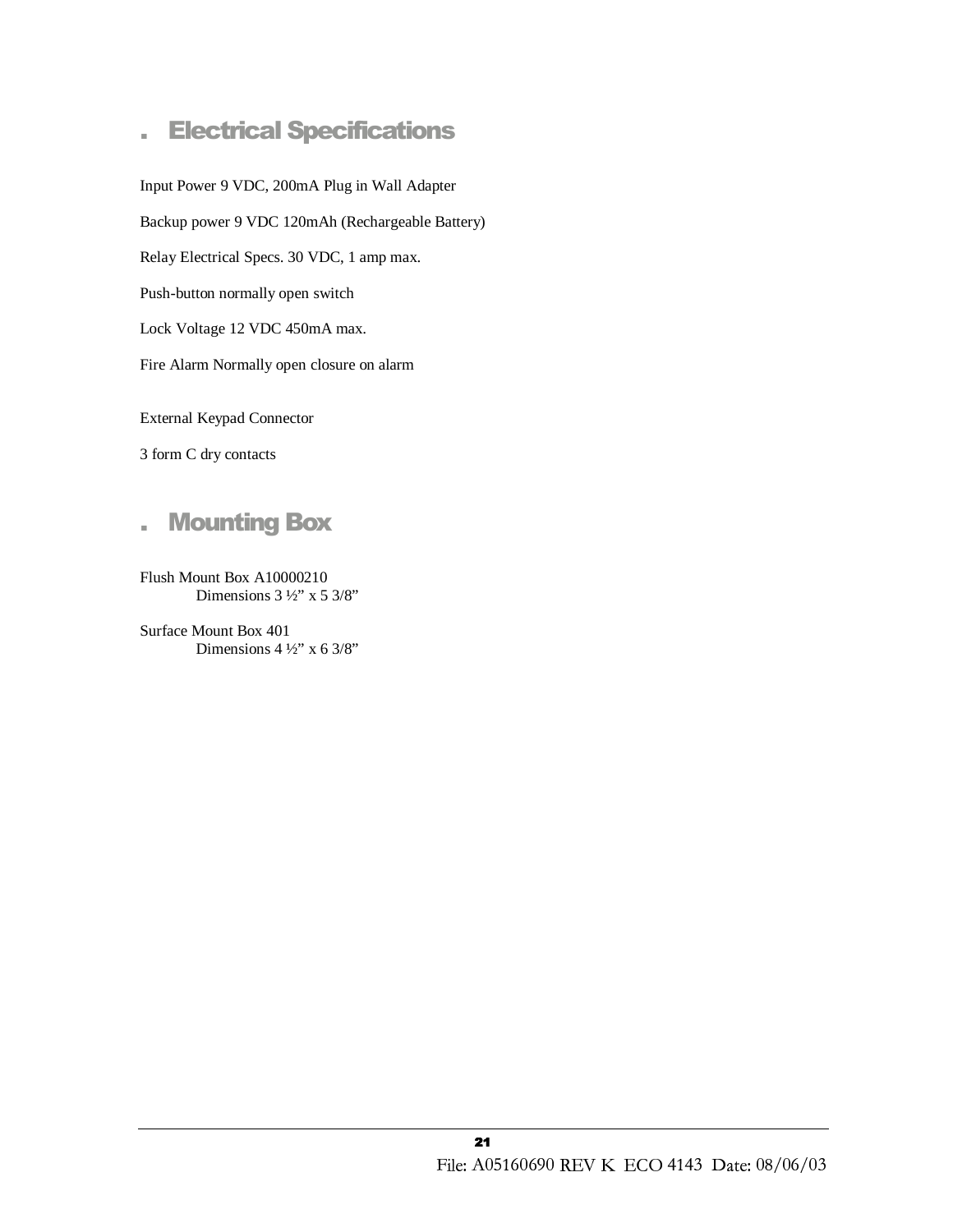### **GENERAL PRODUCT WARRANTY STATEMENT**

BY PERMITTING INSTALLATION OR BY MAKING USE OF ANY PRODUCT OR SERVICE DESIGNED OR MANUFACTURED BY SECURE CARE PRODUCTS, INC. ("SECURE CARE") (INCLUDING SUPPORT SERVICES, MAINTAINED SOFTWARE AND MAJOR RELEASES, WHETHER OR NOT IT IS COVERED BY ANY SOFTWARE MAINTENANCE OR LICENSE AGREEMENT) ("THIS PRODUCT"), YOU ACKNOWLEDGE THAT YOU HAVE READ ALL THE TERMS AND CONDITIONS OF THIS GENERAL PRODUCT WARRANTY STATEMENT, THAT YOU UNDERSTAND THEM, AND THAT YOU AGREE TO BE BOUND BY THEM. YOU UNDERSTAND THAT, IF YOU PURCHASED THIS PRODUCT FROM ANY AUTHORIZED DISTRIBUTOR OF SECURE CARE, THAT DISTRIBUTOR IS NOT SECURE CARE'S AGENT AND IS NOT AUTHORIZED TO MAKE ANY REPRESENTATIONS OR WARRANTIES OR TO AGREE TO ANY TERMS OR CONDITIONS WHICH ARE DIFFERENT FROM ANYTHING EXPRESSLY SET FORTH IN THIS GENERAL PRODUCT WARRANTY STATEMENT.

If you do not agree to the terms and conditions of this General Product Warranty Statement, do not permit the installation or make use of this Product and promptly return this Product to the place where you obtained it for a full refund. If you have any difficulty obtaining a refund, please contact Secure Care at the telephone number provided in Section 2.B below.

#### 1. Notices

A) ALL LOCKS USED WITH THE SECURE CARE SYSTEM ARE DESIGNED, MANUFACTURED, LABELED AND DELIVERED SOLELY BY AN INDEPENDENT VENDOR OVER WHOM SECURE CARE HAS NO CONTROL AND FOR WHOSE ACTIONS OR FAILURES TO ACT SECURE CARE DISCLAIMS ALL RESPONSIBILITY. REGARDLESS OF WHETHER THE LOCKS CARRY SECURE CARE'S LOGO OR NAME OR ANY OTHER TRADEMARK, SERVICE MARK OR TRADE NAME USED OR CLAIMED BY SECURE CARE, SECURE CARE DISCLAIMS ALL WARRANTIES, EXPRESS OR IMPLIED, WITH RESPECT TO THE LOCKS AND/OR THEIR USE WITH OR OPERATION IN THE SECURE CARE SYSTEM, INCLUDING, WITHOUT LIMITATION, ALL IMPLIED WARRANTIES OF MERCHANTABILITY, FITNESS FOR A PARTICULAR PURPOSE, TITLE AND/OR NON-INFRINGEMENT. SECURE CARE ALSO DISCLAIMS ALL OBLIGATIONS WITH RESPECT TO THE LOCKS AND/OR THEIR USE WITH OR OPERATION IN THE SECURE CARE SYSTEM THAT MIGHT OTHERWISE ARISE OR BE IMPLIED FROM THE FACT THAT SUCH LOCKS CARRY SECURE CARE'S LOGO OR NAME OR ANY OTHER TRADEMARK, SERVICE MARK OR TRADE NAME USED OR CLAIMED BY SECURE CARE OR FROM THE DELIVERY OR INSTALLATION OF THE LOCKS WITH SECURE CARE SOFTWARE, PARTS AND/OR PRODUCTS OR FROM A COURSE OF DEALING OR USAGE IN TRADE. ALL RESPONSIBILITY FOR DESIGNING, MANUFACTURING, LABELING AND WARNING OF HIDDEN DEFECTS OR DANGERS IN THE LOCKS AND/OR THEIR USE WITH AND OPERATION IN THE SECURE CARE SYSTEM RESTS EXCLUSIVELY WITH THE INDEPENDENT VENDOR, AND ANY CLAIMS, COSTS, DAMAGES OR LIABILITIES ARISING FROM THE LOCKS AND/OR THEIR USE WITH OR OPERATION IN THE SECURE CARE SYSTEM SHALL BE MADE SOLELY AGAINST THE INDEPENDENT **VENDOR** 

B) IF YOU PURCHASE COMPUTER HARDWARE THROUGH SECURE CARE AND REQUEST THAT SECURE CARE SOFTWARE BE INSTALLED AND TESTED ON THAT HARDWARE AT THE FACTORY, SECURE CARE WARRANTS ONLY THAT THE HARDWARE AND THE SOFTWARE PACKAGES WERE INSTALLED, SET-UP AND TESTED PRIOR TO SHIPMENT IN ACCORDANCE WITH ALL SECURE CARE PRODUCT MANUALS AND THAT, AT THE TIME THE HARDWARE AND THE SOFTWARE PACKAGES WERE FINALLY INSPECTED AT THE FACTORY, THEY WERE PERFORMING (SUBJECT TO SECURE CARE'S SPECIFIED TOLERANCES) IN ACCORDANCE WITH SECURE CARE'S SPECIFICATIONS. SECURE CARE WILL NOT BE RESPONSIBLE FOR ANY DEFECTS IN OR PROBLEMS CAUSED BY THE HARDWARE, ALL CLAIMS FOR WHICH MUST BE MADE TO THE HARDWARE MANUFACTURER AND/OR VENDOR. SECURE CARE DISCLAIMS ALL WARRANTIES, EXPRESS OR IMPLIED, WITH RESPECT TO THE HARDWARE AND/OR ITS USE WITH OR OPERATION IN THE SECURE CARE SYSTEM, INCLUDING, WITHOUT LIMITATION, ALL IMPLIED WARRANTIES OF MERCHANTABILITY, FITNESS FOR A PARTICULAR PURPOSE, TITLE AND/OR NON-INFRINGEMENT. SECURE CARE ALSO DISCLAIMS ALL OBLIGATIONS WITH RESPECT TO THE HARDWARE AND/OR ITS USE WITH OR OPERATION IN THE SECURE CARE SYSTEM THAT MIGHT OTHERWISE ARISE OR BE IMPLIED FROM THE FACT THAT SUCH HARDWARE CARRIES SECURE CARE'S LOGO OR NAME OR ANY OTHER TRADEMARK, SERVICE MARK OR TRADE NAME USED OR CLAIMED BY SECURE CARE OR FROM THE DELIVERY OR INSTALLATION OF THE HARDWARE WITH SECURE CARE SOFTWARE, PARTS AND/OR PRODUCTS OR FROM A COURSE OF DEALING OR USAGE IN TRADE. ALL RESPONSIBILITY FOR DESIGNING, MANUFACTURING, LABELING AND WARNING OF HIDDEN DEFECTS OR DANGERS IN THE HARDWARE AND/OR ITS USE WITH AND OPERATION IN THE SECURE CARE SYSTEM RESTS EXCLUSIVELY WITH THE HARDWARE MANUFACTURER AND/OR VENDOR, AND ANY CLAIMS, COSTS, DAMAGES OR LIABILITIES ARISING FROM THE HARDWARE AND/OR ITS USE WITH OR OPERATION IN THE SECURE CARE SYSTEM SHALL BE MADE SOLELY AGAINST THE HARDWARE MANUFACTURER AND/OR VENDOR.

C) Secure Care's software, parts and products are designed for operation in a wireless system. However, the range, performance, and predictability of any wireless system, including Secure Care's, is dependent on several factors, including, but not limited to, the following: building structure; environmental extremes (e.g., temperature, earth tremors, air pollution, etc.); the proximity of other wireless devices; the presence of variable speed products; sources of Radio Frequency Interference (RFI); physical orientation and positioning of the equipment; and sources of Electro Static Discharge ("ESD"). Secure Care cannot be responsible for the effect of these types of factors on operation of its software, parts and products.

D) This Product must be installed, set-up, tested, supported, operated, maintained, repaired and used only in accordance with all manuals and instructions (including the user, installation, technical and other manuals) issued by Secure Care (the "Product Manuals"). It is your responsibility to assure that any person who might be installing, setting-up, testing, supporting, maintaining or repairing this Product knows the contents of and has access to the Product Manuals and has successfully completed Secure Care technical training. It is also your responsibility to assure that any person who might be operating or using this Product knows the contents of and has access to the Product Manuals and has successfully completed Secure Care inservice training. If you do not have the Product Manuals or if you have any questions regarding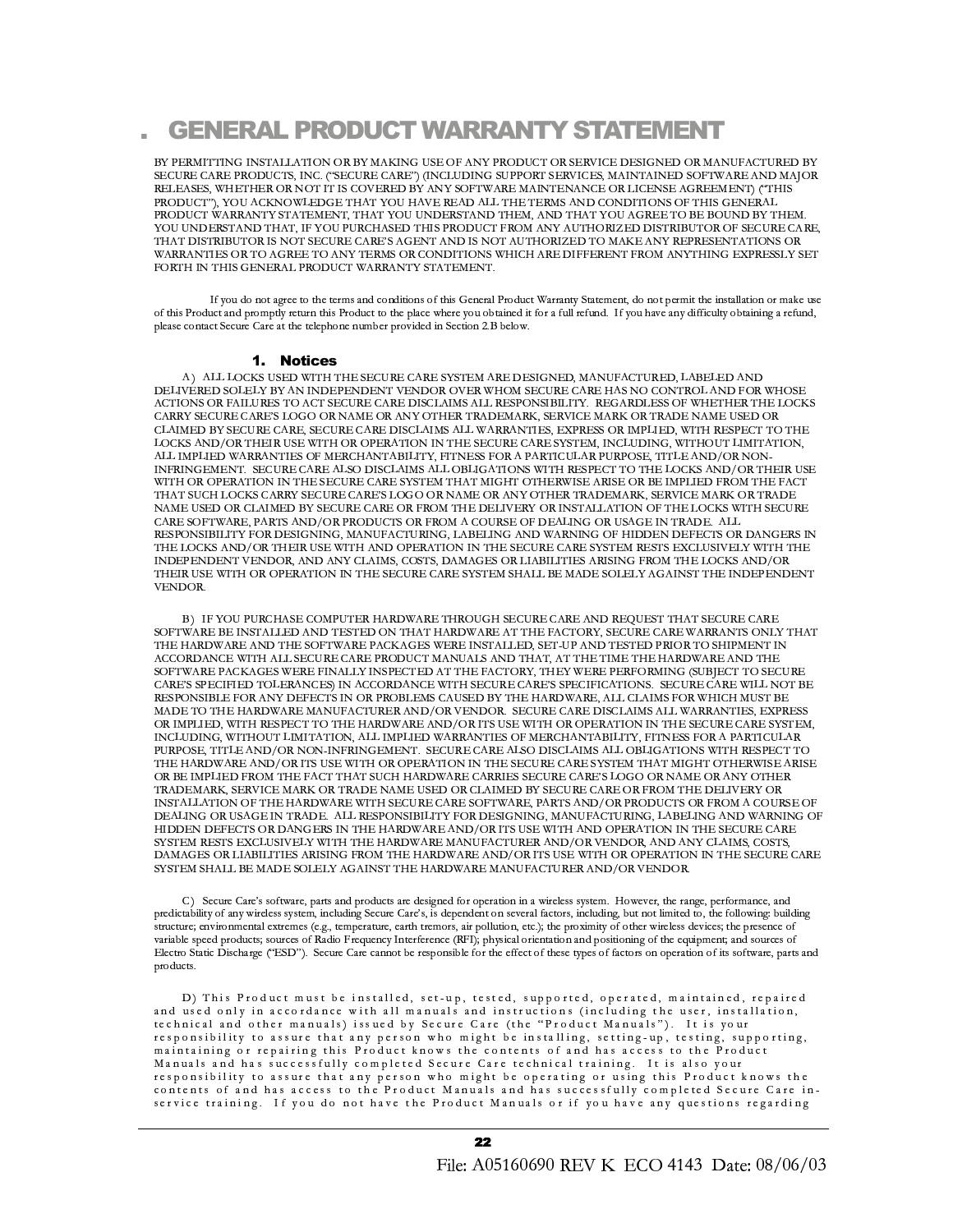this Product and/or its installation, set-up, testing, support, operation, maintenance, repair or use, please call Secure Care at the telephone number provided in section 2.B below. Secure Care cannot be responsible for performance problems caused by a failure to follow published and appropriate procedures for installation, set-up, testing, support, operation, maintenance, repair and use.

All adjustable features on new and repaired Secure Care software, parts and products are shipped with "factory default" settings. These "factory default" settings may not comply with building and life safety codes or other applicable laws and regulations in the location where they are installed or operated. Secure Care strongly recommends, therefore, that the settings on all Secure Care software, parts and products be checked and, if necessary, reset to comply with local building and life safety codes and other applicable laws and regulations at the time of any installation, set-up, testing, support, maintenance or repair.

E) Secure Care's system is driven by software. However, the performance and reliability of any software-driven system depends on adequately maintaining the recommended minimum configuration of computing platform, operating systems and applications programs and on regularly performing industry-standard and application-specific backup processes. If recommended minimum configurations of computing platform, operating systems, and applications programs are not adequately maintained, or if appropriate backups are not regularly performed, the software may not drive the system as intended. Secure Care cannot be responsible for operational problems caused by a failure to perform these maintenance and backup procedures.

F) Secure Care does not authorize, and strongly recommends against, any installation or field replacement of software, parts or products by untrained contractors or facility staff. Such work can be hazardous, can render the system ineffective and will void any Secure Care warranty or liability that might otherwise relate to the system.

Before any software, parts or products, which have been designed and manufactured by Secure Care can be safely installed, set-up, tested, supported, maintained or repaired, technical training in accordance with standards established by Secure Care is required. Regardless of how Secure Care's software, parts or products are obtained, they should not be installed, set-up, tested, supported, maintained or repaired by any person who has not satisfactorily completed that technical training (a "qualified service technician".) When Secure Care's software, parts or products are sold separately from installation services, it is assumed that only a qualified service technician will conduct any installation, set-up, testing, support, maintenance or repair involving that software, part or products.

G) It is important that any installation, set up, testing, support, operation, maintenance, repair or use involving the system comply with all local and national electrical and life safety codes. If you have any questions about compliance with those codes, please contact your local authorities.

H) Secure Care receives and responds to telephone and dial-in inquires (the "Help Line") about its software, parts and products for the purpose of discussing users' experiences with Secure Care's system, helping users better understand how their systems work, and providing ideas about what may be causing difficulties. However, Secure Care cannot accurately diagnose the cause of any problems or give complete instructions on how to fix problems over the telephone or Internet. The only way to assure that software, parts or products are installed, set-up, tested, supported, maintained or repaired correctly or that a Secure Care system is functioning properly is to have it examined on site by a qualified service technician. In addition, Secure Care software, parts and products cannot be operated or used correctly by anyone who has not successfully completed Secure Care in-service training. Secure Care's Help Line is not a substitute for on-site diagnosis and servicing by a qualified service technician or for successful completion of Secure Care in-service training. Secure Care strongly recommends that any installation, set-up, testing, support, replacement, maintenance or repair of a system that is performed by a person who has not satisfactorily completed technical training in accordance with<br>standards established by Secure Care be immediately checked on-site by a person who has completed that technical training.

#### WARNING: EVEN SLIGHT MODIFICATIONS TO THE SYSTEM OR CHANGES IN THE OPERATING ENVIRONMENT MAY CAUSE SECURE CARE'S SYSTEM TO MALFUNCTION.<br>THE ONLY WAY TO ASSURE THAT SECURE CARE'S SYSTEM HAS BEEN INSTALLED, SET-UP, TESTED, SUPPORTED, MAINTAINED, AND REPAIRED CORRECTLY IS TO HAVE A QUALIFIED SERVICE TECHNICIAN DO THE WORK.

I) Secure Care's software, parts and products have been designed to augment a facility's reasonable procedures for protecting residents and patients. However, no system or combination of procedures and equipment can eliminate all risk or assure complete security. Secure Care's system is not intended as a substitute for the careful identification and monitoring of residents and patients by a facility's professional staff.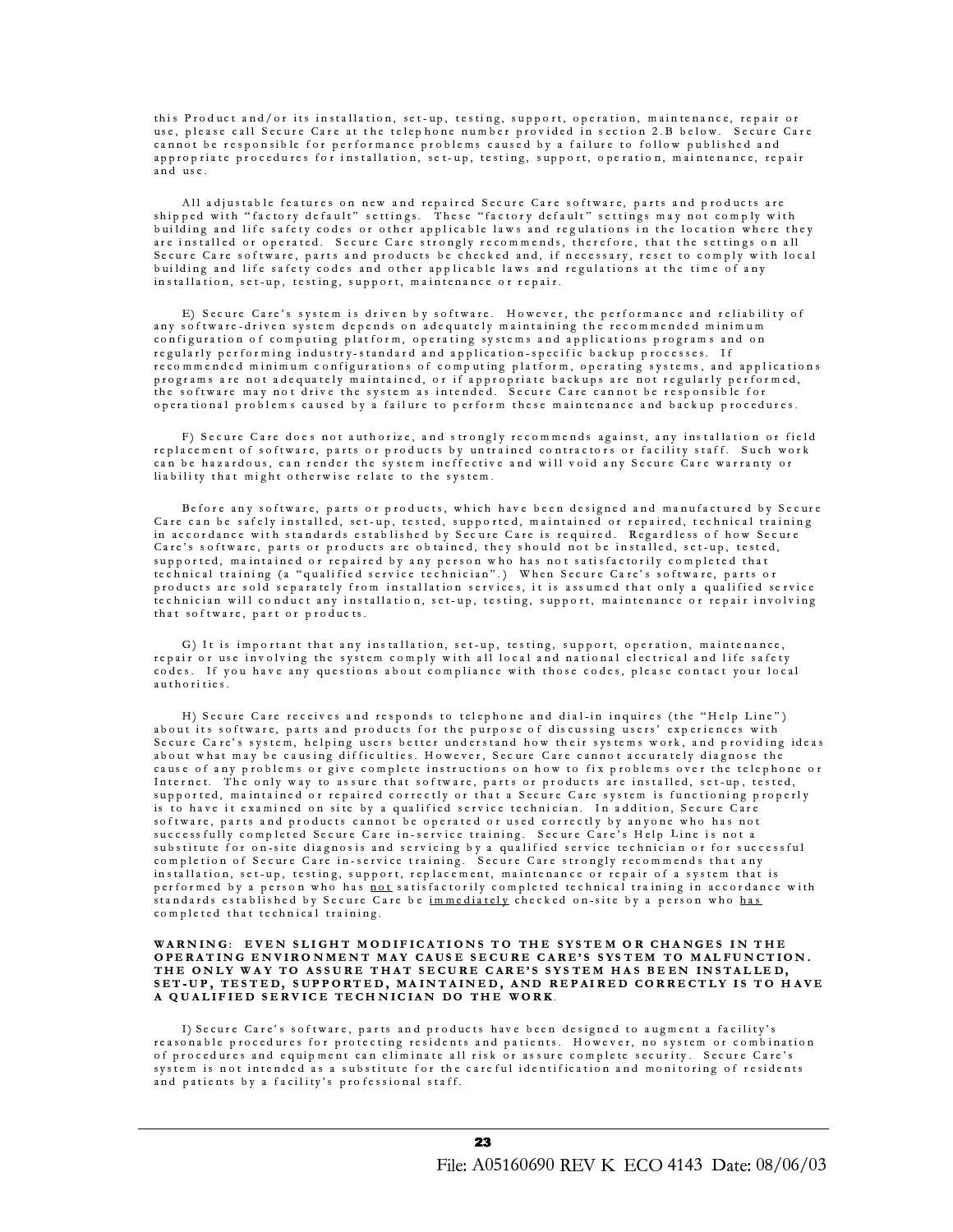#### 2. Limited Warranty

A) SUBJECT TO THE LIMITATIONS SET FORTH IN THIS GENERAL PRODUCT WARRANTY STATEMENT (AS AMENDED FROM TIME TO TIME BY SECURE CARE IN ITS ABSOLUTE DISCRETION), AND UNLESS A DIFFERENT PERIOD IS SPECIFIED IN WRITING BY SECURE CARE FOR A PARTICULAR PRODUCT OR SERVICE, SECURE CARE WARRANTS THAT THIS PRODUCT (SUBJECT TO SECURE CARE'S SPECIFIED TOLERANCES AND EXCLUDING ANY EXPENDABLE ITEMS), IF SOLD BY SECURE CARE TO AN AUTHORIZED SECURE CARE DISTRIBUTOR, SHALL CONFORM TO THE SPECIFICATIONS WHICH ACCOMPANY THIS PRODUCT FOR A PERIOD OF ONE (1) YEAR FROM THE DATE OF DELIVERY OF THIS PRODUCT BY SECURE CARE TO A COMMON CARRIER, F.O.B. SECURE CARE'S MANUFACTURING FACILITY IN CONCORD, NEW HAMPSHIRE OR, IN THE CASE OF SERVICES, FROM THE DATE OF FIRST PROVISION OF SUCH SERVICES. THIS WARRANTY DOES NOT EXTEND TO AND IS NOT FOR THE BENEFIT OF ANY PERSON OTHER THAN AN AUTHORIZED SECURE CARE DISTRIBUTOR WHO PURCHASES THIS PRODUCT FROM SECURE CARE, ANY SUB-DISTRIBUTOR THEREOF AND/OR THE CUSTOMER TO WHOM THIS PRODUCT IS FIRST PROVIDED FOR USE, BY SECURE CARE, AN AUTHORIZED SECURE CARE DISTRIBUTOR OR ANY SUB-DISTRIBUTOR THEREOF. IN THE EVENT THAT THIS PRODUCT DOES NOT COMPLY WITH THIS WARRANTY, SECURE CARE WILL, AT ITS OPTION, EITHER REPAIR OR REPLACE THIS PRODUCT OR REFUND THE PURCHASE PRICE, PROVIDED THAT THIS PRODUCT IS RETURNED AS PROVIDED IN SECTION 2.B BELOW. REPLACEMENT OF THIS PRODUCT UNDER WARRANTY WILL NOT EXTEND THE ORIGINAL WARRANTY PERIOD.

Secure Care will also, at its option, either repair or replace this Product after the warranty has expired, for an additional charge, provided that this Product is returned as provided in Section 2.B below. If Secure Care repairs or replaces this Product after the warranty has expired, the terms of the warranty set forth in this Section 2.A for a new Product will apply to the repaired or replaced Product, with the exception that the term will run for ninety (90) days from the date of repair or replacement.

Repair may include the replacement of parts and products with functionally equivalent, reconditioned parts or products. Any part or product replaced by Secure Care will become the property of Secure Care upon replacement.

B) Warranty service is available by contacting Secure Care at 800-451-7917 and obtaining a Return Authorization Number. No Product may be returned to Secure Care without first obtaining a Return Authorization Number. When this Product is returned to Secure Care, please include the Return Authorization Number and a detailed written description of the problem. Issuance of a Return Authorization Number by Secure Care will not constitute an admission that there is a problem with the Product being returned, that any problem is covered by warranty or that Secure Care has any responsibility to repair, replace, make refunds for or pay claims, costs, damages or liabilities connected with the Product being returned.

#### NOTE: Transmitters are not repaired, nor is the warranty extended, beyond the expiration date.

If this Product is returned to Secure Care for any reason, you will retain title (unless and until a part or product is replaced, in which case you will obtain title to the replacement part or product at the time of replacement), the risk of loss, and the obligation to pay all costs of shipping, storage and other charges and obligations relating to this Product.

C) EXCEPT AS STATED IN THIS SECTION 2, SECURE CARE DISCLAIMS ALL WARRANTIES, EXPRESS OR IMPLIED, WITH RESPECT TO THE WHOLE OR ANY PART OF THIS PRODUCT, INCLUDING, WITHOUT LIMITATION, ALL IMPLIED WARRANTIES OF MERCHANTABILITY, FITNESS FOR A PARTICULAR PURPOSE, TITLE AND/OR NON-INFRINGEMENT. SECURE CARE ALSO DISCLAIMS ALL OBLIGATIONS THAT MIGHT OTHERWISE ARISE OR BE IMPLIED FROM A COURSE OF DEALING OR USAGE IN TRADE.

#### 3. Limitations of Liability

A) REGARDLESS OF THE FORM OF ANY CLAIM OR ACTION, SECURE CARE'S TOTAL LIABILITY TO ALL PERSONS, WHETHER SINGLY OR TOGETHER, FOR ALL OCCURRENCES COMBINED, FOR CLAIMS, COSTS, DAMAGES OR LIABILITIES BASED ON ANY CAUSE WHATSOEVER AND ARISING FROM OR IN CONNECTION WITH THIS PRODUCT, OR THE MANUFACTURE, DISTRIBUTION, PROMOTION, SALE, INSTALLATION, SET-UP, TESTING, SUPPORT, MAINTENANCE, OPERATION, SERVICING, USE OR PERFORMANCE OF THIS PRODUCT, OR FROM OR IN CONNECTION WITH ANY DELAY OR FAILURE IN PROVIDING THIS PRODUCT, SHALL NOT EXCEED THE AGGREGATE PRICE (WITHOUT INTEREST) PAID TO SECURE CARE FOR THIS PRODUCT.

B) IN NO EVENT SHALL SECURE CARE BE LIABLE TO ANYONE FOR ANY LOSS OF DATA, LOSS OF PROFITS OR LOSS OF USE OF THIS PRODUCT OR ANY EQUIPMENT, OR FOR ANY SPECIAL, INCIDENTAL, CONSEQUENTIAL, EXEMPLARY, PUNITIVE, MULTIPLE, OR OTHER DAMAGES, ARISING FROM OR IN CONNECTION WITH THE MANUFACTURE, DISTRIBUTION, PROMOTION, SALE, INSTALLATION, SET-UP, TESTING, SUPPORT, MAINTENANCE, OPERATION, SERVICING, USE OR PERFORMANCE OF THIS PRODUCT OR FROM OR IN CONNECTION WITH ANY DELAY OR FAILURE IN PROVIDING OR DELIVERING THIS PRODUCT.

C) IN NO EVENT SHALL SECURE CARE BE LIABLE TO ANYONE FOR ANY CLAIMS, COSTS, DAMAGES OR LIABILITIES CAUSED BY: (I) ANY DISTRIBUTOR'S FAILURE TO PERFORM ITS OBLIGATIONS AND RESPONSIBILITIES UNDER A DISTRIBUTOR AGREEMENT WITH SECURE CARE; (II) IMPROPER OR DEFECTIVE PROMOTION, DISTRIBUTION, SALE, INSTALLATION, SET-UP, TESTING, SUPPORT, MAINTENANCE OR REPAIR OF THIS PRODUCT, INCLUDING WORK PERFORMED, WITHOUT SECURE CARE'S PRIOR WRITTEN CONSENT IN ITS ABSOLUTE DISCRETION, BY A PERSON WHO HAS NOT SATISFACTORILY COMPLETED SECURE CARE TECHNICAL TRAINING, OR IN A MANNER NOT CONSISTENT WITH SECURE CARE TECHNICAL TRAINING; (III) IMPROPER OR DEFECTIVE OPERATION OR USE OF THIS PRODUCT BY A